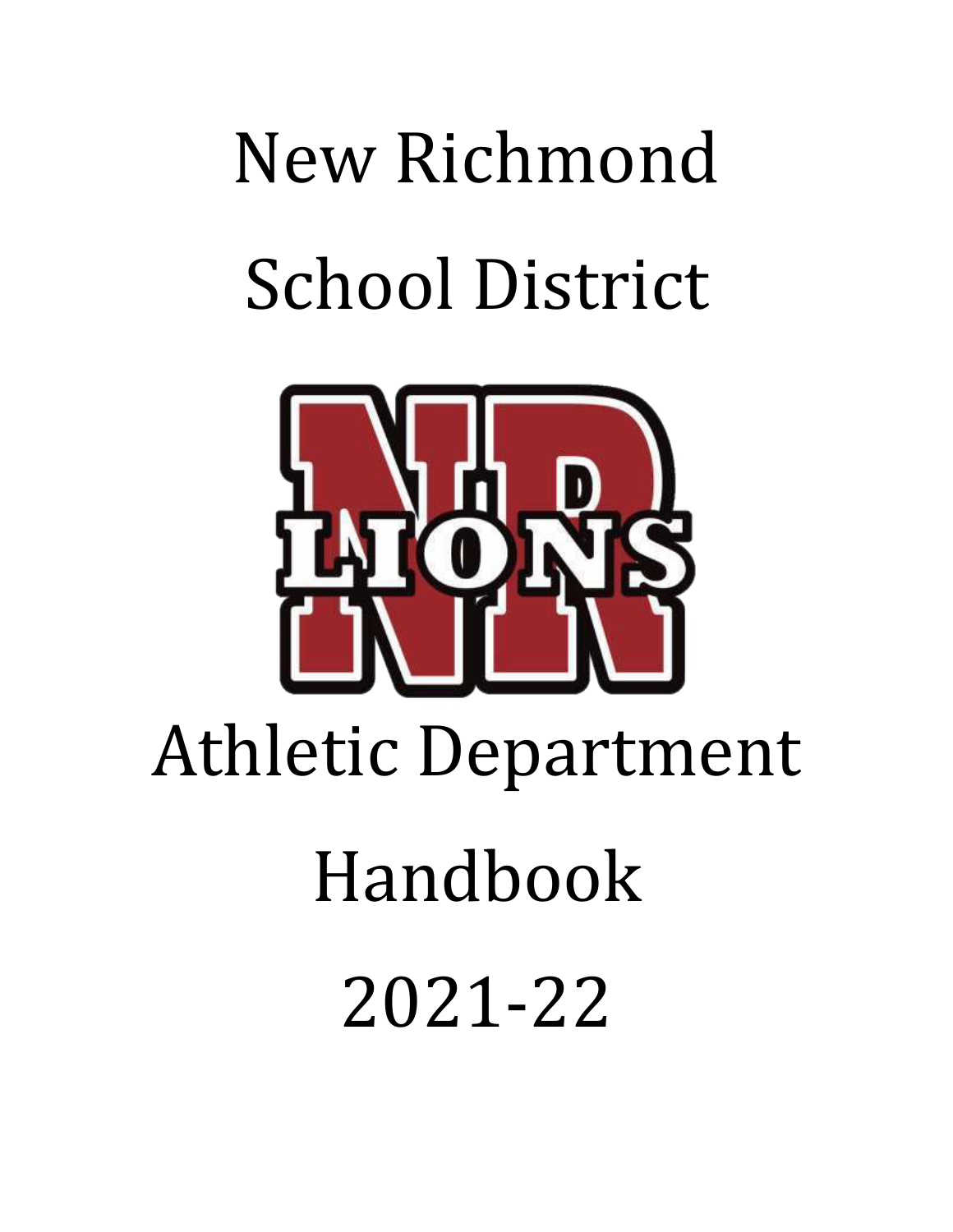Dear New Richmond High School Student Athlete and Parents/Guardians:

This handbook is presented to you because your son/daughter has indicated a desire to participate in interscholastic athletics, and you have expressed your willingness to permit him/her to compete. The New Richmond High School Athletic Department believes that a dynamic program of student activities is vital to the educational development of the student. Its Athletic Program will provide a variety of experiences to aid in the development of favorable habits and attitudes in students that will prepare them for adult life.

The New Richmond School District is very proud of the wide variety of opportunities for athletic participation. These opportunities are believed to be a critical part of a student's total development as they assist in the building of positive character and leadership traits.

Young people learn a great deal from their participation in interscholastic athletics. Lessons in sportsmanship, teamwork, competition and how to win and lose gracefully are integral parts of each team in our athletic program.

Likewise, it is felt that you have committed yourself to certain responsibilities and obligations. It is the athletic department's intent through this handbook to acquaint you with policies that are necessary for an organized program of athletics. This handbook originated for prospective athletes and their parents/guardians to become familiar with the Interscholastic Athletic Code of Conduct and the policies of the New Richmond High School Athletic Department.

These rules need broad-based community support to be fully effective. This is only achieved through communication amongst all parties involved. It is our hope that this handbook serves as a means to accomplish this objective.

Yours in sports,

Doug Foote Athletic Director/Dean of Students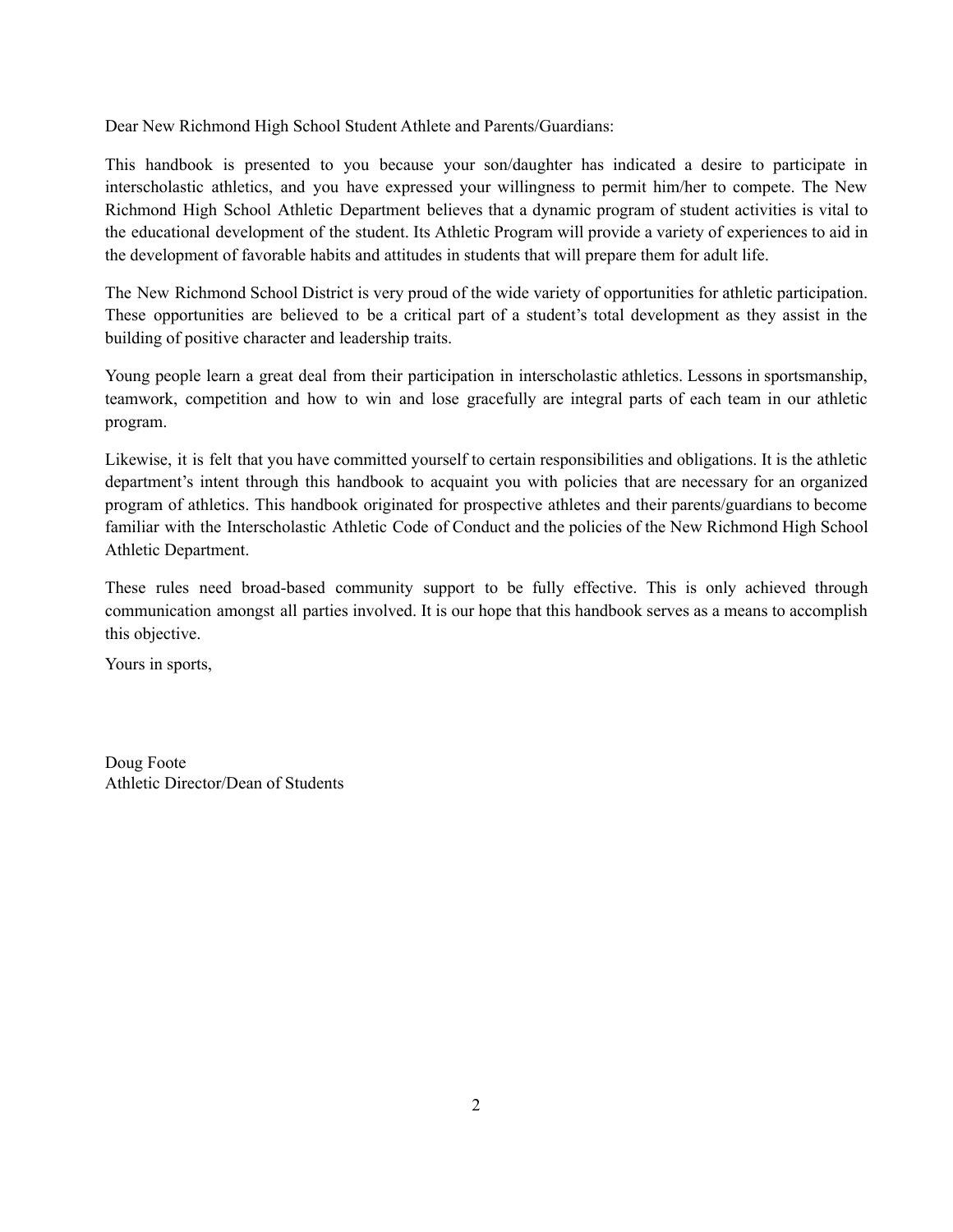# **New Richmond School District Athletic Handbook for Student-Athletes, Parents & Coaches**



## **New Richmond High School**

1131 Bethel-New Richmond Road, New Richmond, Ohio 45157

| <b>Principal:</b>         | <b>Joseph Stewart</b>                                   | 553-3191 ext. 10001               | stewart j@nrschools.org |  |
|---------------------------|---------------------------------------------------------|-----------------------------------|-------------------------|--|
| <b>Athletic Director:</b> | Doug Foote                                              | 553-3191 ext. 10003               | foote d@nrschools.org   |  |
|                           |                                                         | <b>New Richmond Middle School</b> |                         |  |
|                           | 1141 Bethel-New Richmond Road, New Richmond, Ohio 45157 |                                   |                         |  |

| <b>Principal:</b>         | <b>Court Lilly</b>     | 553-3161            | lilly c@nrschools.org   |
|---------------------------|------------------------|---------------------|-------------------------|
| <b>Athletic Director:</b> | <b>Kenny Holtzclaw</b> | 553-3161 ext. 11206 | curfman s@nrschools.org |

## **School District**

1135 Bethel-New Richmond Road, New Richmond, Ohio 45157

| Superintendent: | <b>Tracey Miller</b> | 553-2616 | Miller_t@nrschools.org |
|-----------------|----------------------|----------|------------------------|
|                 |                      |          |                        |

## **Board of Education**

| <b>Robert Wooten</b>   | <b>Member</b> |
|------------------------|---------------|
| <b>Todd Wells</b>      | Member        |
| <b>Kristin Bennett</b> | Member        |
| <b>Tim DuFau</b>       | Member        |
| <b>Kevin Walriven</b>  | <b>Member</b> |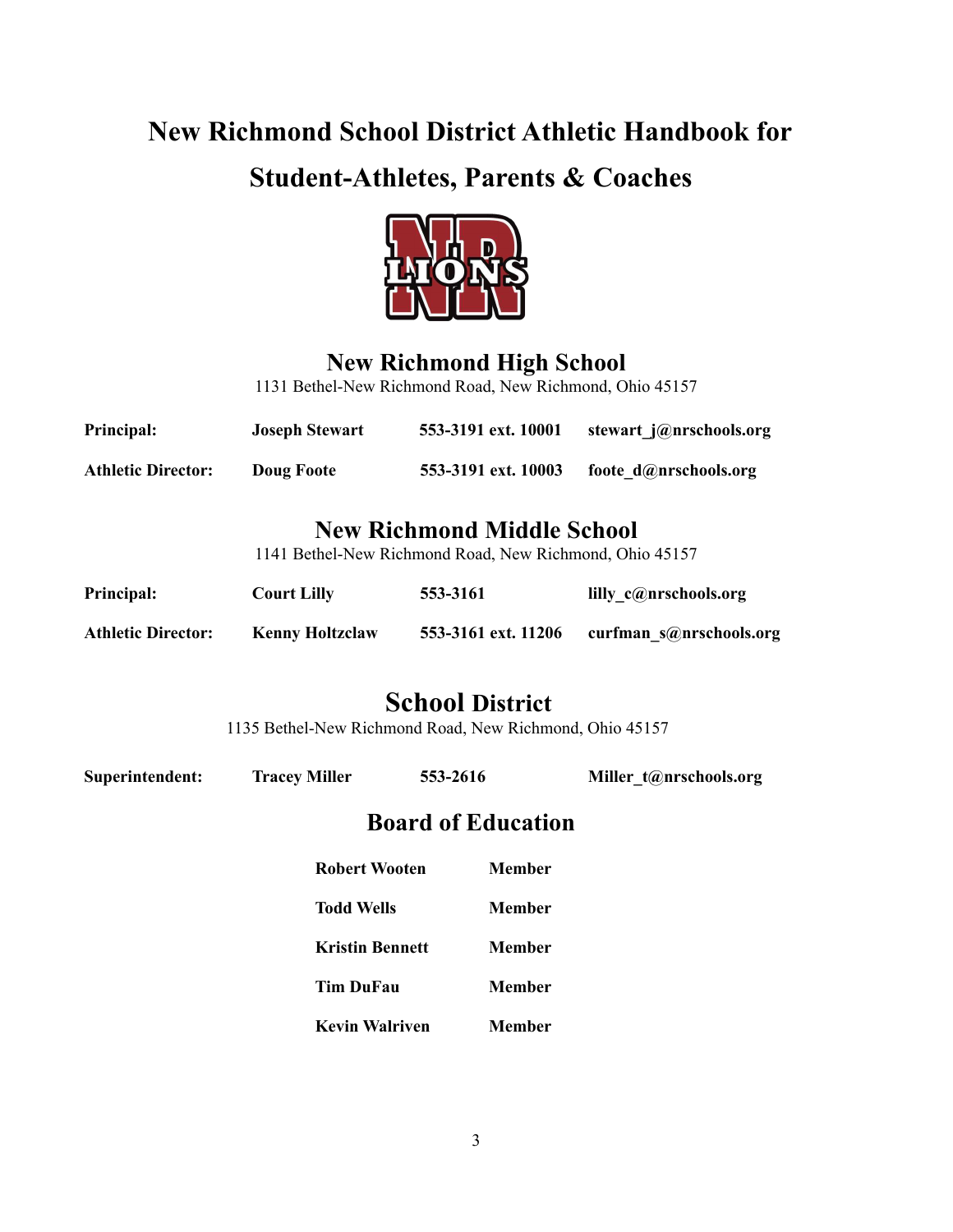#### **Mission Statement**

The goal of the extracurricular program is to provide every participant the opportunity to grow mentally, morally, physically, and emotionally. The athletic program provides a means of expression and self-improvement. The program allows participants to develop social skills through being part of a team, committing oneself to striving for their personal best and being a part of something bigger than themselves.

#### **Philosophy**

The Board of Education recognizes the value of interscholastic athletics as an integral part of the total school experience for students of the District and to the community. The program should foster the growth of school pride within the student body, adult leadership, and the community. The game activities and practice sessions should provide many opportunities to teach the values of competition and good sportsmanship. Athletics is neither a program of recreation for all, nor is it one of rehabilitation for those of questionable dedication. However, we believe student participation in athletics provides a worthy use of leisure time and encourages as many students as possible to be involved. The New Richmond Board of Education further encourages the development and promotion of sportsmanship, ethics and integrity in all phases of the educational process in all segments of the community, including administrators, participants, adult supervisors, parents, fans, spirit groups and support groups.

#### **Objectives**

- Strive always for the highest quality of competition that will produce successful teams.
- Promote academic excellence in the classroom.
- Ensure growth and development that will maintain a high number of individual participants.
- Increase attendance at each contest, building gate receipts, thereby enabling the continuing upkeep and improvement of uniforms, equipment, and facilities.
- Promote cooperation throughout the athletic department, while supporting all athletic and extracurricular programs.
- Recognize and promote the lessons learned regarding good sportsmanship, ethics, teamwork and the value of competing – win or lose.
- Provide opportunities that will allow the program to serve as a laboratory where students may cope with problems and handle situations similar to those encountered under conditions prevailing in the real world.

#### **Fight Song**

Fight the team across the field, show them New Richmond is here. Set the earth reverberating with a mighty cheer Rah! Rah! Rah! Hit them hard and see how they fall, Never let their team get the ball. Hail! Hail! The gang's all here, And we're going to win tonight, Fight!

#### **Alma Mater**

New Richmond, our alma mater The home where Lions roar We of thy honor, everlasting, evermore New Richmond, our alma mater

We pledge in song to you Hail, all hail our alma mater New Richmond High School

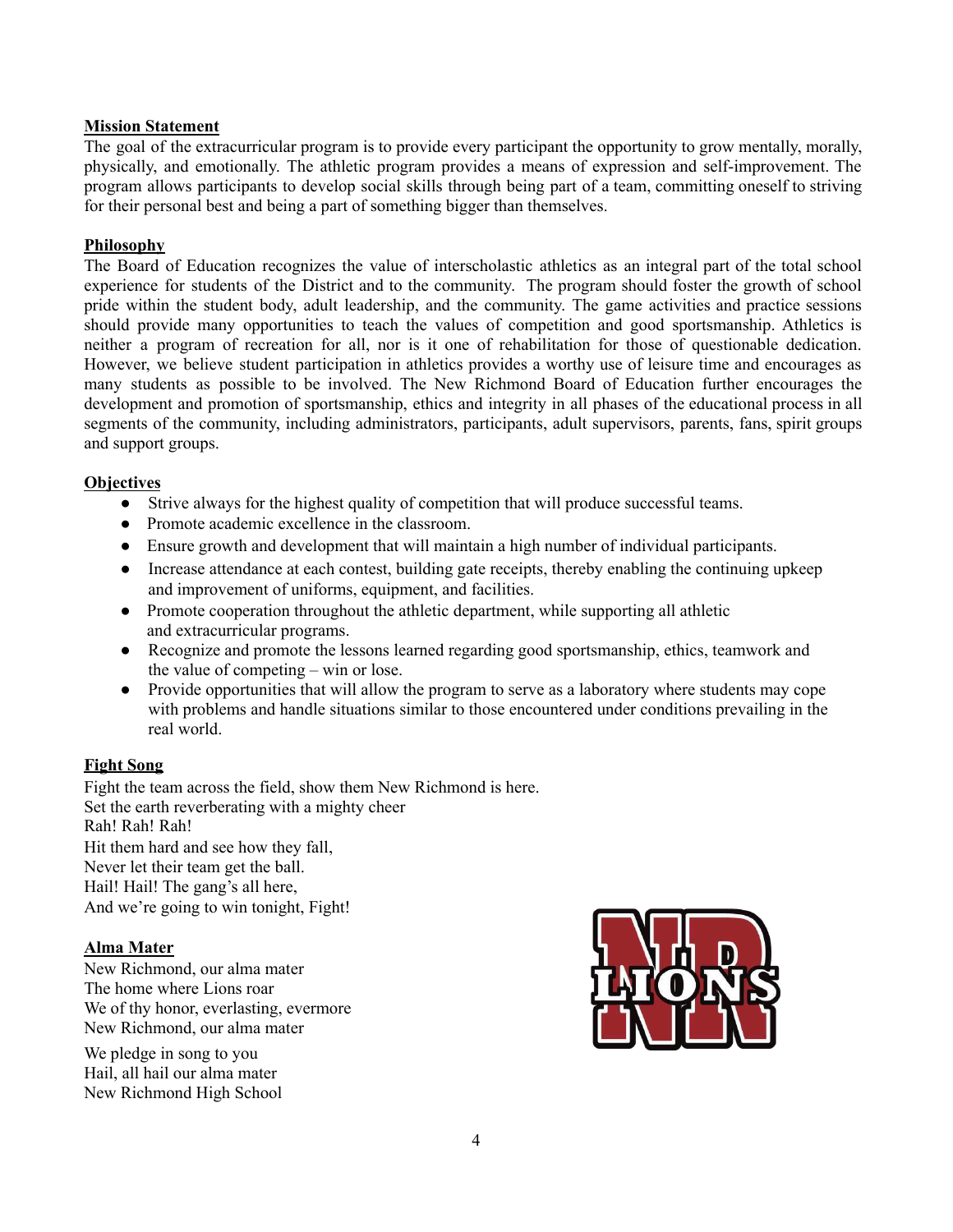#### **SOUTHERN BUCKEYE ATHLETIC AND ACADEMIC CONFERENCE**

Clinton Massie Falcons Blue & Red Goshen Warriors Red & Gray New Richmond Lions Lions Red & Black Western Brown Broncos Broncos Brown & Gold

#### **AMERICAN LEAGUE**

#### **SCHOOL NICKNAME COLORS**

Batavia Bulldogs Green & White Wilmington **Hurricane Hurricane Orange & Black** 

#### **NATIONAL LEAGUE**

Bethel-Tate Tigers Tigers Scarlet & Gray Blanchester Wildcats Blue & White Clermont Northeastern Rockets Blue & Gold East Clinton **Astros** Astros Scarlet & Gray Felicity-Franklin Cardinals Cardinals Red & White Georgetown G-Men Black & Gold Williamsburg **Williams** Wildcats **Blue & White** 

#### **SCHOOL NICKNAME COLORS**

#### LEAGUE COMMISSIONER Pat Hill LEAGUE SECRETARY & TREASURER Pat Hill LEAGUE PRESIDENT Matt Earley

#### **New Richmond High School Head Coaches**

Academic Daniel Heflin Baseball Steve Nicodemus Basketball (boys) Brian McMonigle Basketball (girls) Michael Ducolon Boys Bowling Joel Gilpin Girls Bowling Rylan Shebesta Cheerleading Chasity Deavers Cross Country Doug Smiddy Football Patrick Burke Boys Golf Daniel Heflin Girls Golf Alan Lindner Soccer (boys) Doug Flamm Soccer (girls) Rebecca Keys Softball Trisha Payne Swimming (boys) Rick Mahan Swimming (girls) Judy Middeler Tennis (boys) Rylan Shebesta Tennis (girls) Terri Flamm Track (boys) Toby Lewin Track (girls) Doug Smiddy Volleyball Jeff Davis Wrestling Greg Minor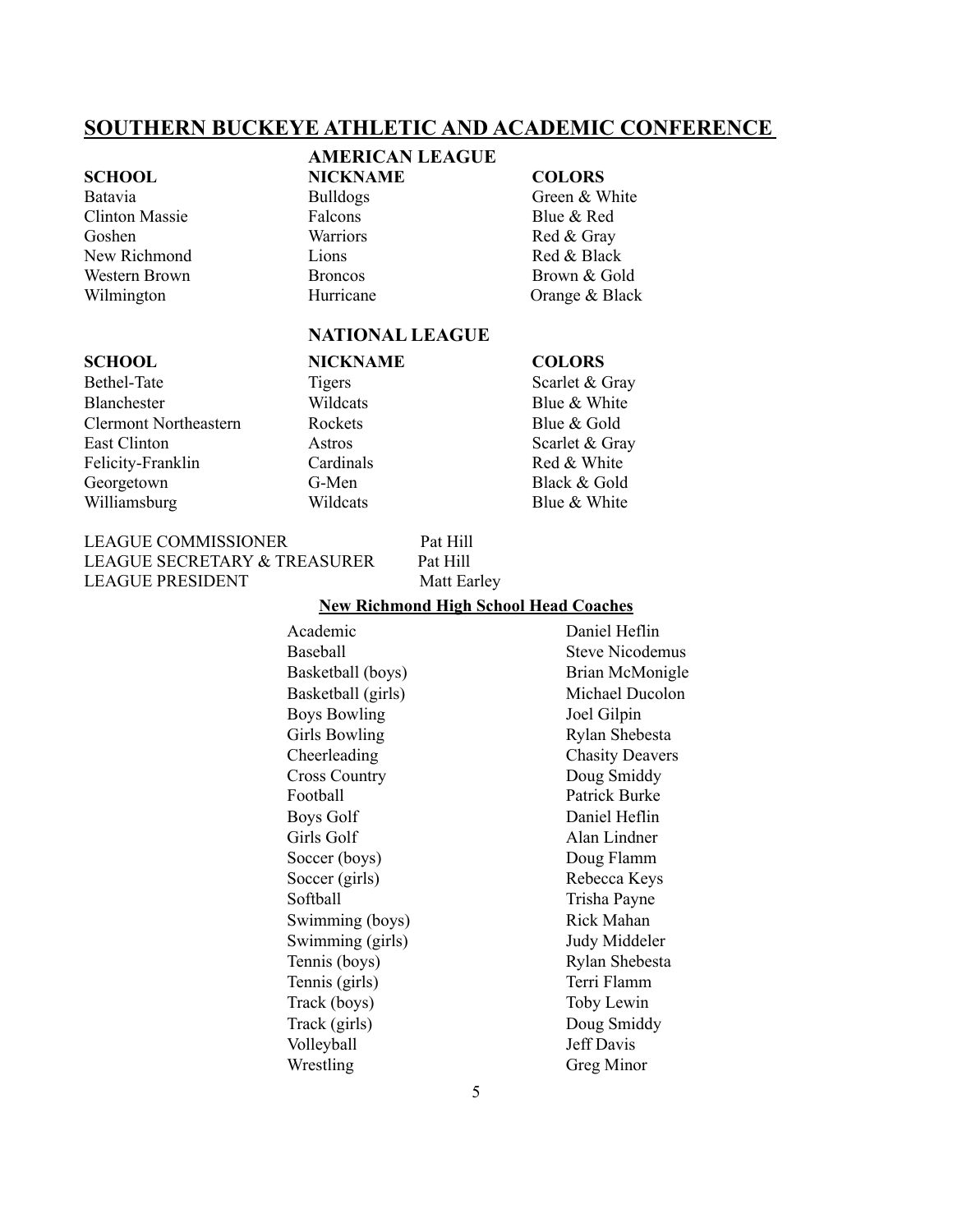#### **COMMUNICATION GUIDE**

Appropriate lines of communication are vital to all parties involved in high school athletics. Concerns are best handled and resolved as close to their origin as possible. The staff should be given the opportunity to consider the issue and address the concerns. A complaint about school personnel will be investigated fully and fairly, however no such action will take place until it is in writing and signed. Anonymous complaints will be discarded**.**

Both parenting and coaching are extremely difficult vocations. By establishing an understanding of each position, we are better able to accept the actions of the other and provide greater benefit to student athletes. As parents, when your son/daughter becomes involved in the program, you have the right to understand what expectations are placed on your child. This all starts with clear communication from the coach of your son/daughter.

As your child becomes involved in the various athletic programs of New Richmond High School, it is our hope that he/she will experience some of the most rewarding moments of his/her life. It is important to understand that things may not always go as your child wishes. At these times, discussion with the coach may be desirable (in fact, encouraged) to clear up the issues and avoid any misunderstanding.

#### **Appropriate concerns to discuss with coach**

- The treatment of your child mentally and physically
- Ways to help your child improve
- Concerns about your child's behavior

#### **Inappropriate concerns to discuss with coach**

- Playing time
- Play Calling
- Position Assignments
- Team strategy
- Matters concerning other student athletes

It is very difficult to accept your child not playing as much as you may hope. Coaches are professionals. They make judgment decisions based on what they believe to be the best for all students involved. It is imperative that certain matters be left to the discretion of the coach.

#### **Procedure to follow if you have a concern to discuss with a coach**

There are situations that may require a conference between the coach and a parent. Such a meeting is encouraged when necessary. It is important that both parties have a clear understanding of the other person's position. Each should be willing to listen. The following procedure should be followed to help promote a resolution to the issue:

- Contact the coach the day after a contest to set up an appointment.
- If a coach cannot be reached after a reasonable period of time, call the Athletic Director. An appointment with the coach will be arranged for you.
- **Important:** Please do not attempt to confront a coach before, during, or after a contest or practice session. These can be emotional times for both the parents and the coach. Meetings of this nature do not promote resolution and, in fact, often cause more harm than good.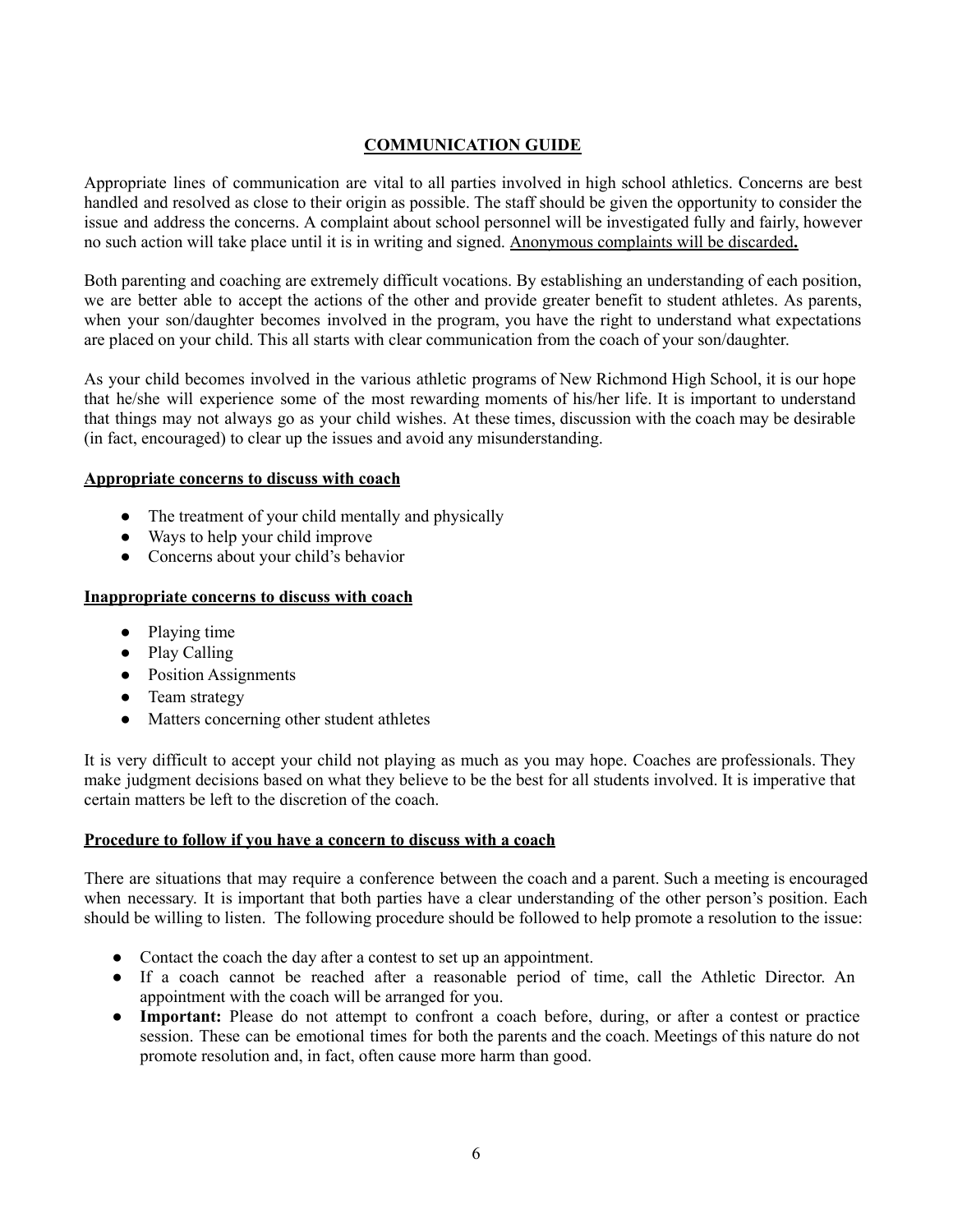#### **The next step**

What can a parent do if the meeting with the coach does not provide a satisfactory resolution? Although total agreement may not always be reached, most often such a meeting does afford the opportunity for productive discussion and better understanding. If the parent desires further communication, please call the Athletic Director to discuss the situation. The appropriate next step will be determined.

#### **Chain of command**

The New Richmond High School in conjunction with the Athletic Department follows the chain of command listed below. We ask that you observe this order if you elect to pursue any concern you may have with regard to the athletic program.

- 1. The Coach
- 2. Athletic Director
- 3. Principal
- 4. Superintendent
- 5. Board of Education

#### **Communication parents should expect from coach**

- Philosophy of the Coach
- Expectations the coach may have for your student-athlete and the team
- Times and locations of all practices and contests and any changes in that schedule as far in advance as possible
- Team requirements, i.e. fees, special equipment, eligibility, attendance, out-of-season conditioning, etc.
- Procedure that will be followed should your child become injured during participation
- Athletic Code of Conduct and any additional rules that may affect your child's participation
- Requirements to earn a letter
- Disposition of lost/outstanding equipment at the end of the season

#### **Communication coach expects from parents**

- Concerns expressed directly to the coach FIRST
- Notification of schedule conflicts well in advance of the conflict
- Special needs of the student-athlete, i.e. physical limitations that may not be obvious to the coach

#### **What can be expected from the athletic department**

- Hire coaches who are leaders, role models and persons of character.
- Recognize and promote the accomplishments of athletic teams and individuals.
- Provide a safe and secure environment for practice and competitions.
- Ensure that everyone involved adheres to the rules and policies of the New Richmond Exempted Village School District, The Ohio High School Athletic Association, the Southern Buckeye Athletic and Academic Conference, and the New Richmond Athletic Department.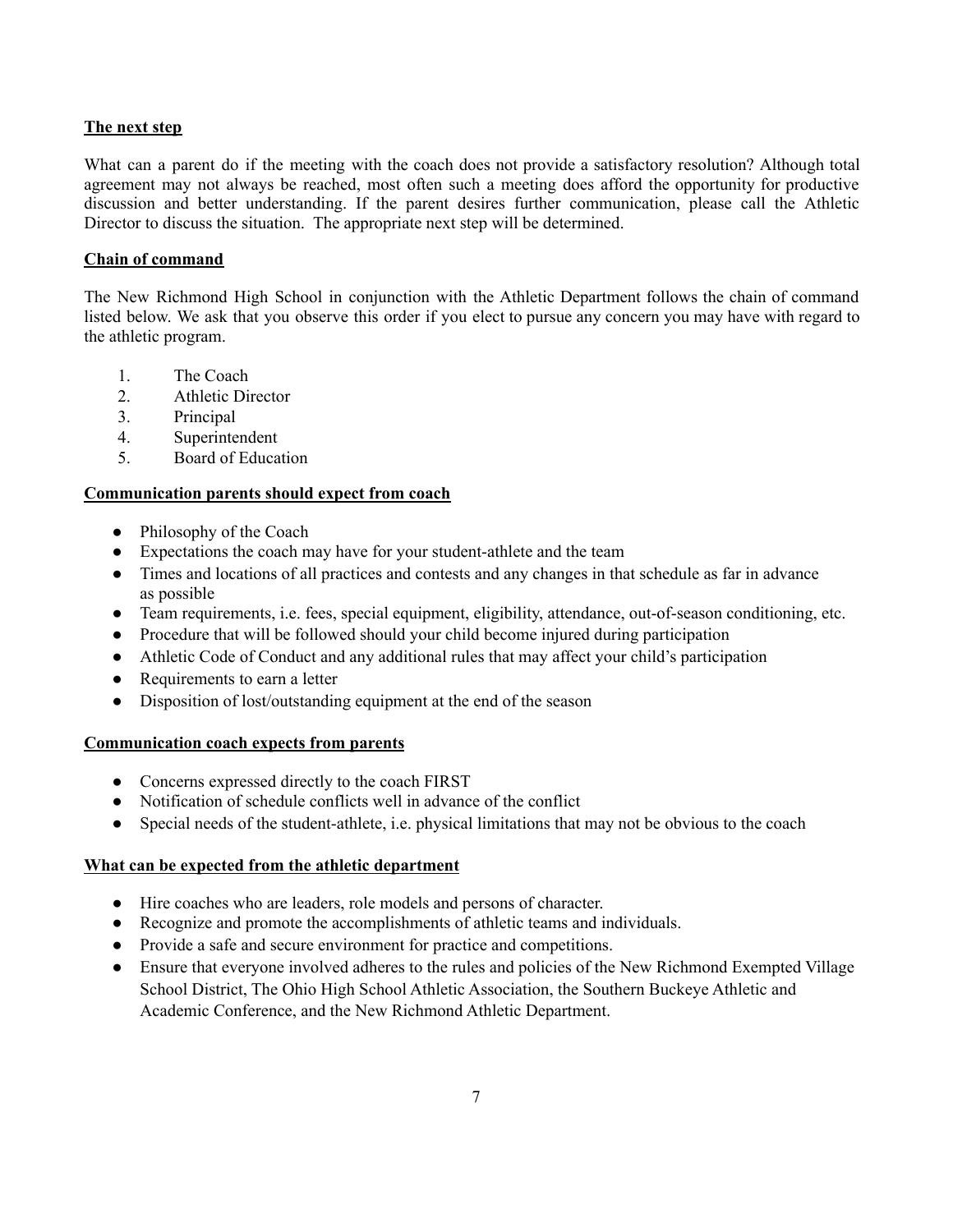#### **Communicating with YOUR Children from the OHSAA "Role of a Parent in High School Athletics"**

- 1. Make sure your children know that win or lose, scared or heroic, you love them, appreciate their efforts and are not disappointed in them. This will allow them to do their best without fear of failure. Be the person in their life they can look to for constant positive reinforcement.
- 2. Try your best to be completely honest about your child's athletic ability, competitive attitude, sportsmanship and actual skill level.
- 3. Be helpful, but don't coach them. It's tough not to, but it is a lot tougher for the athlete to be flooded with advice and critical instruction.
- 4. Teach them to enjoy the thrill of competition, to be "out there trying", to be working to improve their skills and attitudes. Help them develop the feeling for competing, for trying hard, for having fun.
- 5. Try not to relive your athletic life through your child in a way that creates pressure. Don't pressure your child because of your pride. Athletic children need their parents, so you must not withdraw. Remember, there is a thinking, feeling, sensitive, free spirit out there in that uniform who needs a lot of understanding, especially when their world turns bad. If they are comfortable with you win or lose, then they are on their way to maximum achievement and enjoyment.
- 6. Don't compete with the coach. If your child is receiving mixed messages from two different authority figures, he or she will likely become disenchanted. Criticism of the coach to your child puts the athlete in a terrible "No Win" situation.
- 7. Don't compare the skill, courage, or attitude of your child with other members of the team.
- 8. Get to know the coach. Then you can be assured that his or her philosophy, attitudes, ethics, and knowledge are such that you are happy to have your child under his or her leadership.
- 9. Always remember that children tend to exaggerate both when praised and when criticized. Temper your reaction and investigate before overreacting. Many times an athlete will define all coach criticism as being "yelled at".
- 10. Make a point of understanding courage and the fact that it is relative. Everyone is frightened in certain areas. Explain that courage is not the absence of fear but a means of doing something in spite of fear and discomfort.

#### **Ways to find information**

| Websites: | http://nrschools.org/Athletics.aspx                               |
|-----------|-------------------------------------------------------------------|
|           | www.nrlions.com                                                   |
| Twitter:  | @nrhsathletics - Most current athletic news and schedule changes. |
| Arbiter:  | http://www.arbiterlive.com/School/15872                           |

#### **Paperwork must be completed on Final Forms**

- Physicals/OHSAAForm/ConcussionPage/ Sudden Cardiac Form (Lindsay Law)
- Page 3  $&$  4 only of the physical needs to be handed in
- Drug Consent Form/ Handbook
- Acknowledgement Page Emergency
- Medical Authorization Form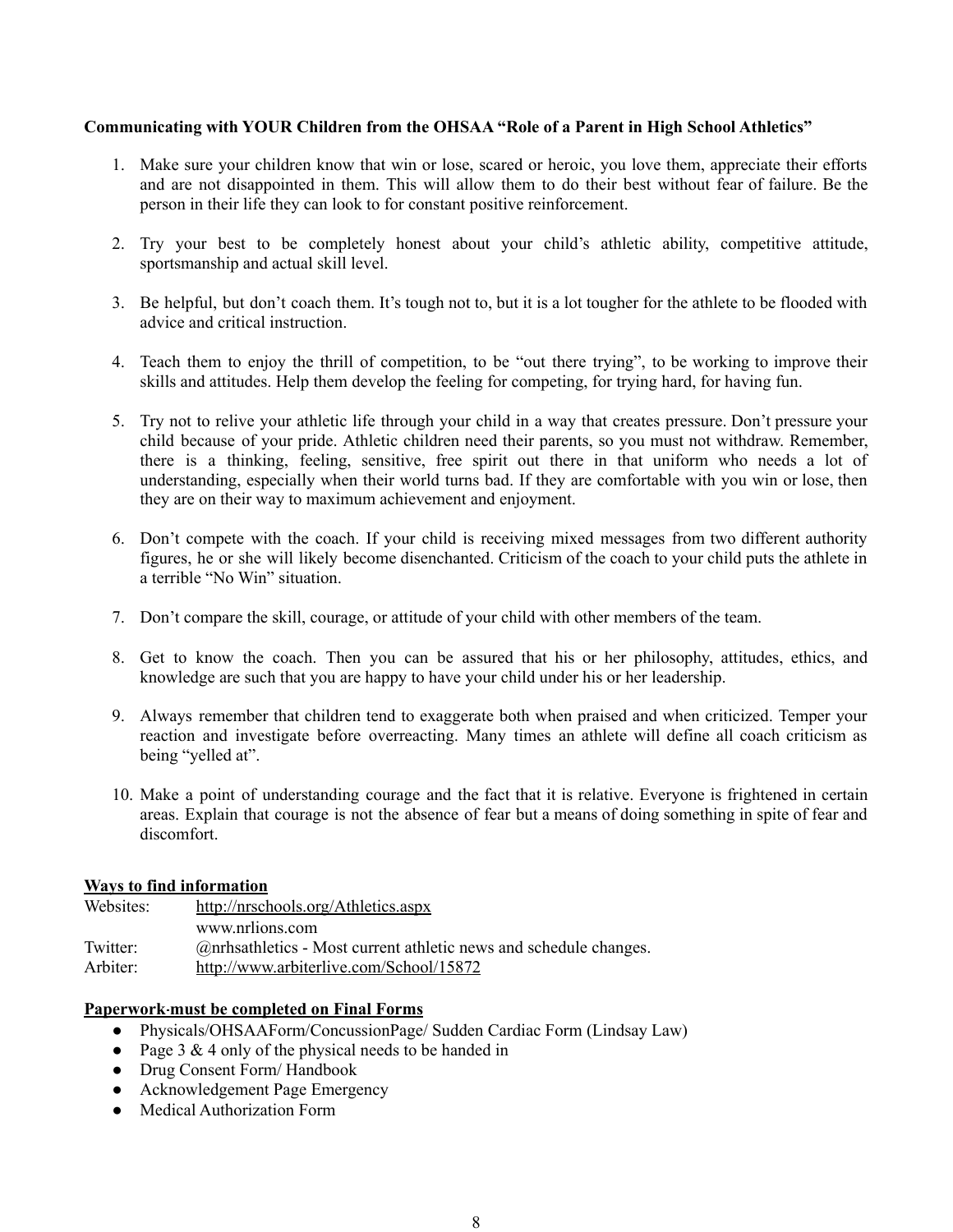- Final Forms must be completed by the first official OHSAA practice date
- Proof of Insurance or Waiver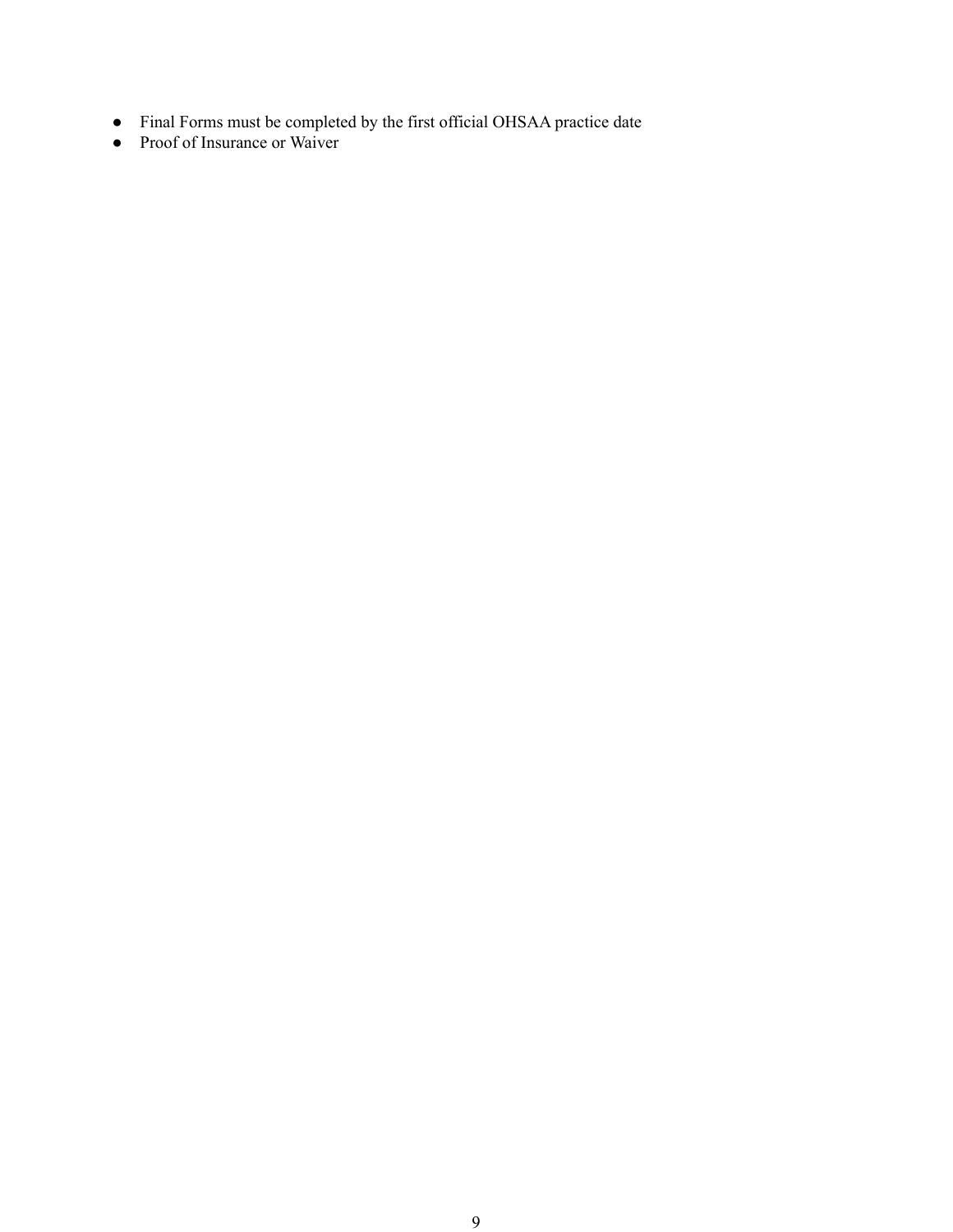#### **Code of Conduct**

As a member of a New Richmond athletic team, an athlete represents the New Richmond Exempted Village School District and is therefore subject to the Student Code of Conduct included in the Student Handbook. Participants are also subject to rules and disciplines as outlined by the coach/advisor/sponsor of each activity. The minimum standards set by the school do not necessarily meet the standards of conduct, dress, and appearance expected of participants in extra-curricular activities. Your actions outside the school day or school calendar are subject to discipline during your athletic season. Participation in extracurricular activities, including interscholastic sports, is a privilege and not a right. Therefore, the Board of Education authorizes the Superintendent, principals, and assistant principals to prohibit a student from participating in any particular or all extra-curricular activities of the District for offenses or violations of the Student Code of Conduct/Student Discipline Code.

In addition, student athletes are further subject to the Athletic Code of Conduct and may be prohibited from participating in all or part of any interscholastic sport for violations therein.

Students prohibited from participation in all or part of any extra-curricular activity are not entitled to further notice, hearing, or appeal rights.

A coach has a right, and in some cases, the responsibility to establish additional training rules such as standards of training, behavior, meeting times, attendance expectations, and requirements necessary for participation. These will be furnished in writing with full explanations and disciplinary consequences. Copies of these additional rules should be furnished to both parent and athlete and a copy should remain on file in with the Athletic Director.

#### **General Rules**

- 1. Students who have been suspended from school may not practice, compete, or participate in an extracurricular activity or team-related activity while serving school suspension.
- 2. If an athlete is dismissed because of a violation of a team rule, or the athlete should quit a team after the first scheduled scrimmage or contest, the athlete is not eligible to participate on any other current team or organized training for an upcoming sport until the completion of that team's schedule and any disciplinary process to regain eligibility. Exceptions may be considered by the principal and athletic director after input from the coaches involved.
- 3. If an athlete fails to return issued equipment or fails to make appropriate payment for lost items, until these obligations have been met, that athlete will:
	- not receive team awards
	- be deemed not eligible to participate in any future New Richmond athletic sport.
	- The charges will be added to their school fees
	- If the athlete is a senior, their diploma and transcripts will not be released.
- 4. Once a student/parent signs the handbook acknowledgement form, the students athletic career begins immediately regardless if they choose not to participate in a sport.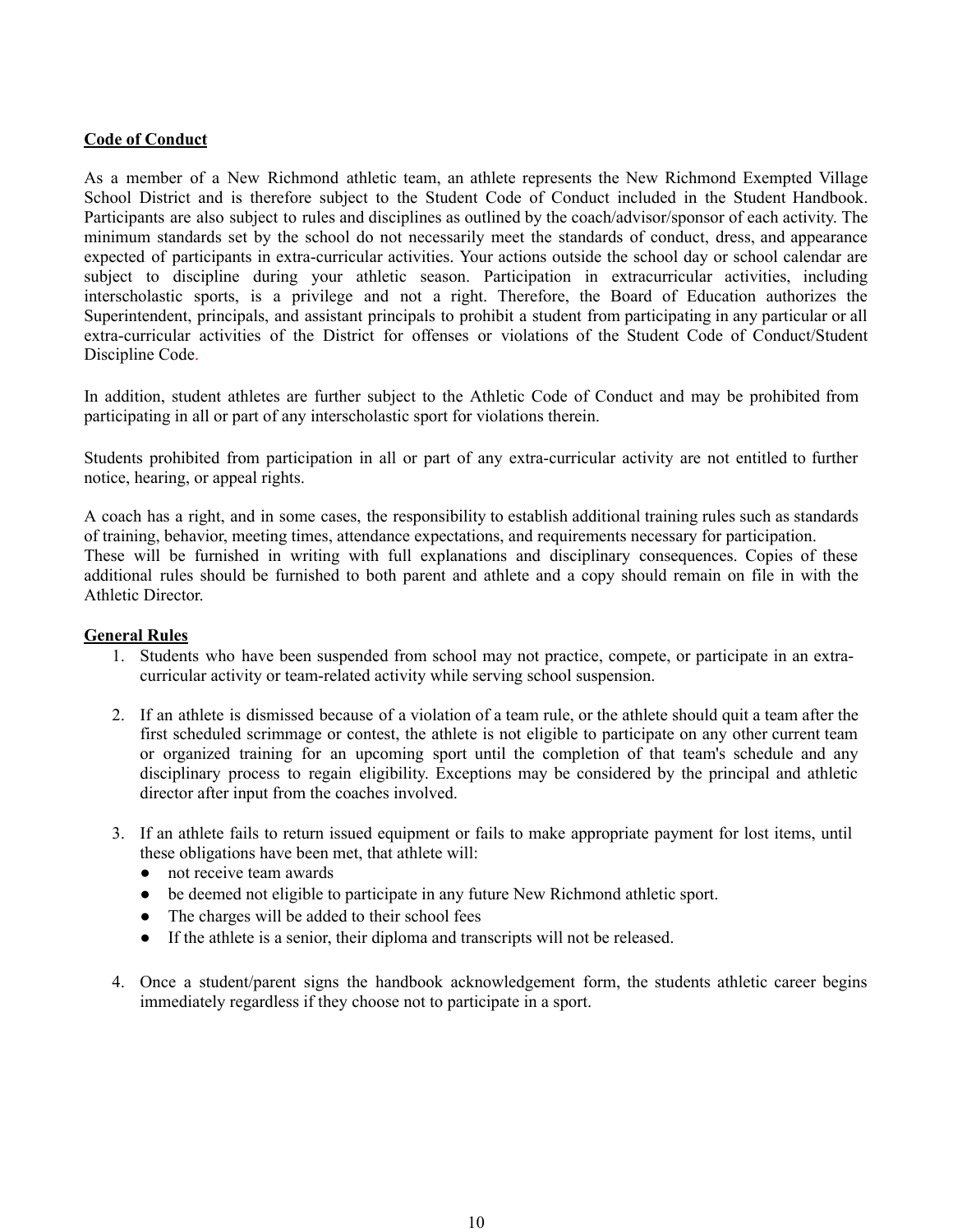#### **Substance Statement**

It is the belief of the New Richmond High School Athletic Department that there is no such thing as responsible use of controlled substances/mood-altering chemicals, alcohol, or tobacco by any high school student. Adolescent use is not only against the law - it jeopardizes the student's health and safety, and it inhibits attainment of individual potential. Therefore, any use of controlled substances/mood-altering drugs, alcohol, or tobacco by student athletes will not be tolerated.

It is further believed that participation in interscholastic athletics is a privilege, not a right. Student athletes are in a highly visible setting of leadership and/or competition/performance. Therefore, student athletes will be held to a higher accountability of conduct and behavior than the student who chooses neither to participate nor to represent New Richmond High School.

The New Richmond High School Athletic Department believes in athletes making a twelve-month year-round commitment to a substance free lifestyle. There is no off-season for taking proper care of your body.

#### Random Student Drug Testing:

The New Richmond Exempted Village School District has implemented a policy to randomly select student athletes for drug testing throughout the school year in order to promote the health, safety, and welfare of students. Although students risk the loss of athletic participation through this policy, it is designed to be non-punitive with regard to academics. The results of random drug tests will not be documented in any students' academic records. All students and parents/guardians/custodians must sign an "Informed Consent Agreement" for drug testing in order to be eligible for athletics. Once a signed form is on file with the district, it remains valid for all athletics while the student remains enrolled at New Richmond High School. The consequences for a positive drug test are spelled out in Board of Education Policy 2431.01.

#### **Drug, Alcohol, and Tobacco Policy**

Refer to the High School Student Handbook.

#### **Violations of Drug Alcohol, and Tobacco Policy for Athletes**

A student athlete who has violated the New Richmond Exempted Village School District Policy regarding drugs, alcohol, controlled substances and tobacco will be subject to the following penalties:

#### **First Offense**

- Denied game participation for 20% of scheduled regular season games/contests as maximum number allotted by the OHSAA. The athletic director and/or building administrator consider the date of the incident as the initial date of involvement and the following consequences would be administered over the next 12 months.
	- 1. The student athlete will seek and complete a school sponsored drug/alcohol/tobacco/vaping assessment. The student athlete may seek an assessment from a certified agency approved by school administration specializing in teen drug/alcohol/tobacco abuse/vaping education/intervention and treatment at the student's expense as another option. The student athlete must provide **written documentation** indicating completion of any follow-up counseling and/or treatment prescribed by the assessing agency/personnel. These are the only two viable options.
	- 2. If the violation occurs with less than the agreed to suspension of the scheduled games remaining, or if a student is not participating on a team at that time, the penalty (or remaining percentage) will carry over to the next sport season in which the student has previously participated, even possibly into the next academic school year.
	- 3. The athlete may be permitted to participate in practices during the time period when the student is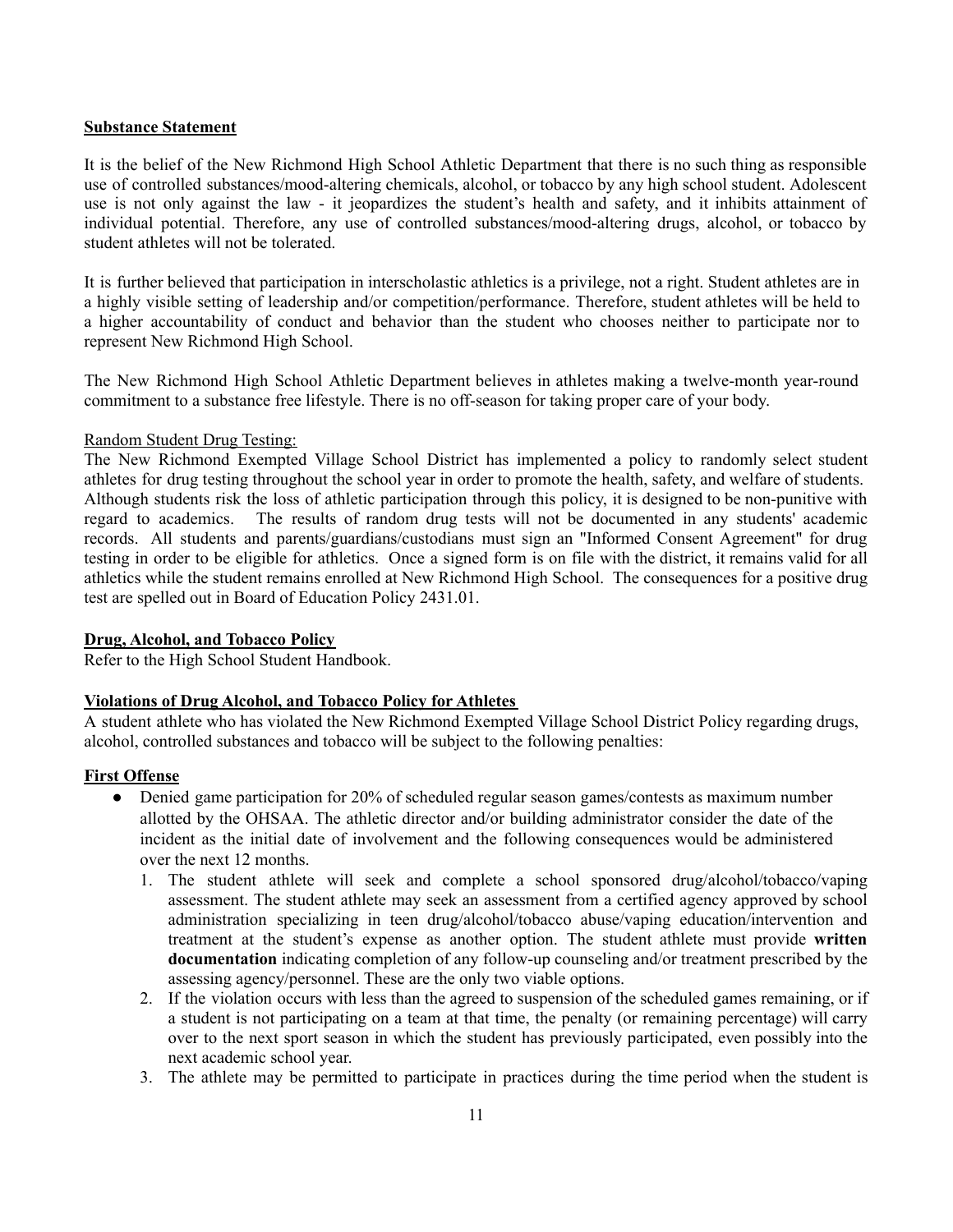denied game participation. The athlete may travel with the team to games, sit on the bench, but will not dress in uniform for games/contests.

4. The student who is in violation will not be allowed to serve in any leadership positions for one year.

#### **Second Offense**

- Denied game participation for 50% of scheduled regular season games/contests as maximum number allotted by the OHSAA. The athletic director and/or building administrator consider the date of the incident as the initial date of involvement and the following consequences would be administered over the next 12 months.
	- 1. The student athlete will seek and complete a school sponsored drug/alcohol/tobacco/vaping assessment. The student athlete may seek an assessment from a certified agency approved by school administration specializing in teen drug/alcohol/tobacco abuse/vaping education/intervention and treatment at the student's expense as another option. The student athlete must provide **written documentation** indicating completion of any follow-up counseling and/or treatment prescribed by the assessing agency/personnel. These are the only two viable options.
	- 2. The athlete may be permitted to participate in practices during the time period when the student is denied game participation. The athlete may travel with the team to games, sit on the bench, but will not dress in uniform for games/contests.
	- 3. The student who is in violation will not be allowed to serve in any leadership positions for one year.

#### **Third Offense**

An athlete will be denied participating in athletics for the rest of his/her New Richmond High School career pending a hearing of the Superintendent and/or designee.

#### **Self-Referral**

A self-referral is not to be used as a means of avoiding the consequences of a code violation.

- 1. Code violations already reported or pending violations cannot be self-referred.
- 2. This procedure may only be used ONE time during a student's New Richmond School District academic and athletic career by the student or by the parent of the student, in order to seek help for his/her problem.
- 3. A self-referral must be reported the next day after the occurrence.
- 4. A student cannot be self-referred if police intervention has taken place.
- 5. A self-referral to an administrator must be initiated by a student-athlete or parent of a student athlete and may not occur as a result of information from another source.
- 6. The principal and/or principal designee reserves the right to make final determination concerning acceptance of a self-referral.
- 7. This self-referral will still be considered a first offense as far as the policy is concerned. The student athlete will not be denied participation for their sports season.

**Supplements** – The Athletic Department and the New Richmond Board of Education do not, under any circumstances, endorse or advocate the use of any legal dietary supplements. Any parent or student interested in the use of any such legal dietary supplements is advised to consult with their own physician for pertinent information regarding this subject. No coach or trainer should, under any circumstances, dispense, recommend, or permit the use of any drug, medication, diuretic, or performance enhancing supplement. The choice of any such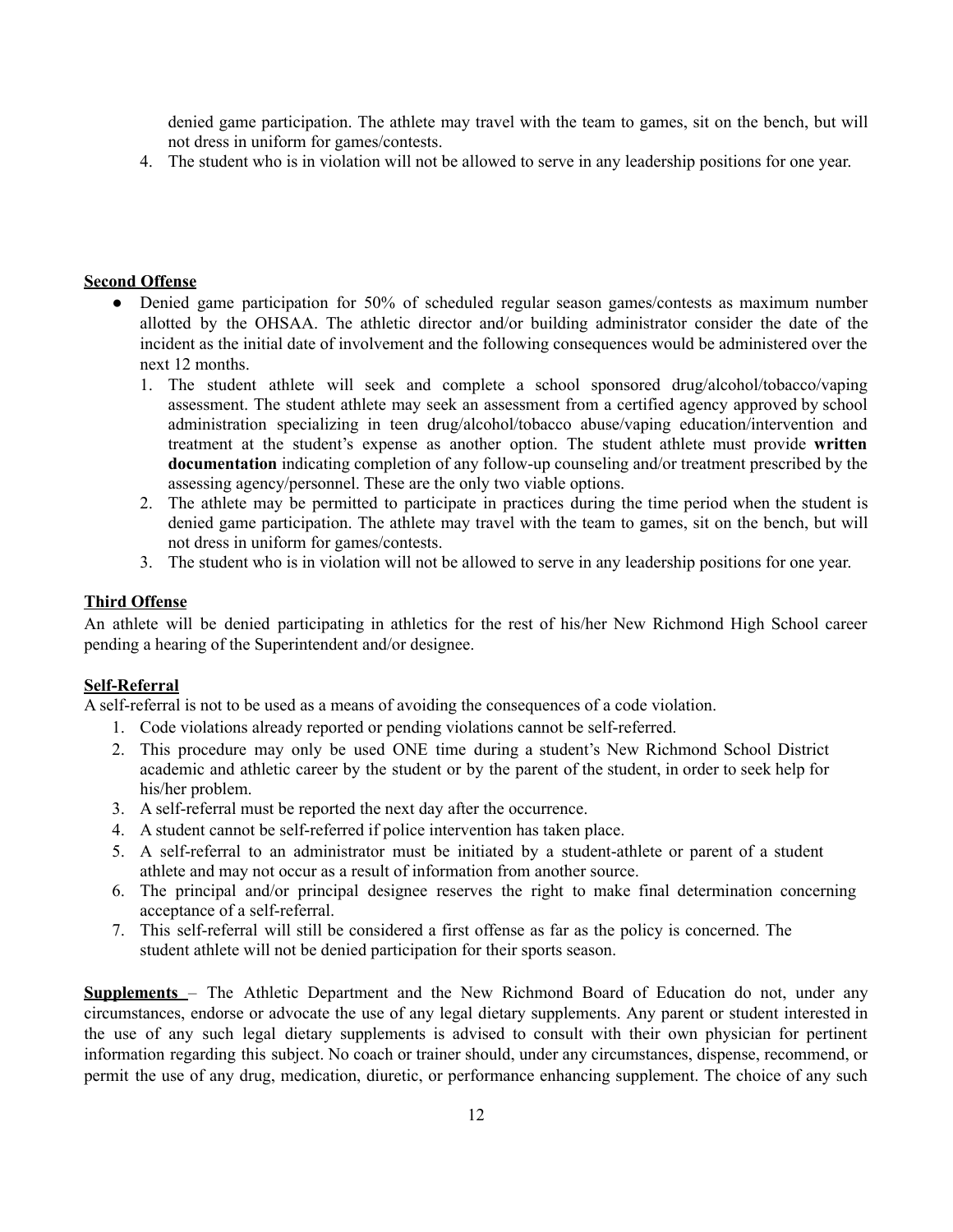usage is strictly a parent-student decision and should be done in a careful and intelligent manner.

#### **Transportation**

#### The time on the bus is an important team time for many reasons. All athletes are expected to travel to and **from away contests with the team.**

In the event that it is necessary to provide alternate transportation, the following policies are in place:

#### **Alternate Transportation**

A student will NEVER be permitted to leave with another student.

• The parent or guardian may sign out their student in a direct, face-to-face conference with the head coach after the contest. Upon signing the student out, the parent takes custody and full responsibility for transporting the student home. The school district is released from all liability at that point. The courtesy of advance notice by phone, email, or written note to the coach that this will need to occur is strongly encouraged.

In the event of an emergency or extremely unlikely occurrence when it is absolutely necessary for an adult other than the parent or guardian to transport a student from a contest, permission must be granted by the Principal or game administrator. The adult taking the student must sign them out in a direct, face- to-face conference with the head coach after the contest. The adult takes full responsibility for transporting the student home or to another destination. The school district is released from all liability at that point.

**Eligibility**– All students must be officially enrolled in the New Richmond Exempted Village School District per district and OHSAA policies and procedures.

**Academic** – The New Richmond Board of Education has adopted the following. Students in grades 9-12: To be eligible, a student-athlete must have received passing grades in a minimum of five one-credit courses, or the equivalent, in the immediately preceding grading period (Note: Students taking College Credit Plus courses must comply with these standards along with those participating via state law that permits home educated, non-public, community and STEM school students to participate at public schools in the district of residence of the parents).

- 1. Students in grades 9-12: To be eligible, a student-athlete must have received passing grades in a minimum of five one-credit courses, or the equivalent, in the immediately preceding grading period (Note: Students taking College Credit Plus courses must comply with these standards along with those participating via state law that permits home educated, non-public, community and STEM school students to participate at public schools in the district of residence of the parents).
- 2. Students in grades 7-8: To be eligible, a student-athlete must have received passing grades in a minimum of four subjects in which enrolled the immediately preceding grading period. Students who are participating via state law that permits home educated, non-public, community and STEM school students to participate at public schools in the district of residence of the parents must also comply).
- 3. For eligibility, per OHSAA guidelines summer school grades shall not be used to substitute for failing grades received in the final grading period of the regular school year or for lack of enough courses taken in the preceding grading period. o Please note: Semester average and yearly average have no effect on eligibility.

If a student is **academically ineligible**, he/she must attend one hour of study tables BEFORE attending or participating in a workout or practice that day. In the case of summer practices and workouts, study tables are excused until the first day of school. Under no circumstances can an ineligible athlete participate in a game or contest. If an athlete is ineligible at the beginning of a season and can become eligible during that season they can tryout, practice and participate in scrimmages.

A student who is ineligible due to New Richmond Exempted Village School District guidelines may apply for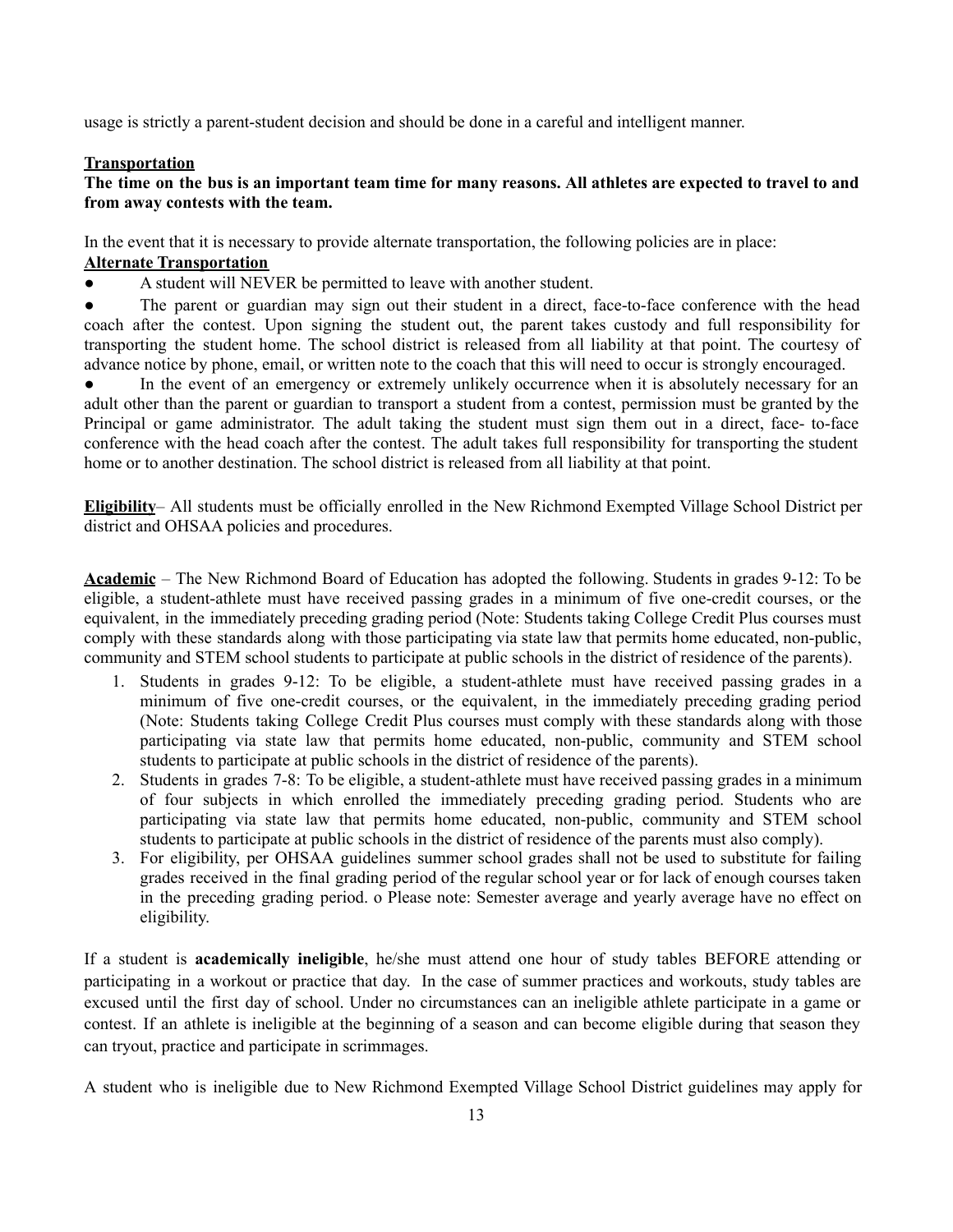"**conditional eligibility**". If a student receives a failing grade for only one course in the preceding quarter and/or during that quarter, he/she may petition the Athletic Director/Dean of Students for "conditional eligibility". This is his/her choice and can be chosen if the student wishes to participate in the quarter affected by eligibility. "**Conditional eligibility**" requires the student to attend two study tables per week for the quarter and be monitored on a weekly basis for eligibility in order to participate. If an athlete has earned a failing grade in any class during week they are ineligible to participate until they have earned a passing grade. Any violation of these conditions will result in ineligibility. A student may only be "conditionally eligible" two times during a school year. Progress Book will be updated on a weekly basis to assist with eligibility determination. Conditional Eligibility is not available to a student-athlete who is ineligible due to OHSAA guidelines.

Updates to Progress Book must be made by 8 a.m. each Monday by teaching staff.

NOTE: "Grading period" is defined as a 9-week period.

#### **Pay to Participate:**

Students who wish to participate in the school district's extra-curricular programs, will be required to pay one hundred twenty-five dollars (\$125) for middle school students, and one hundred seventy-five dollars (\$175) for high school students, with a family cap of three hundred dollars (\$300).

The Pay-to-Participate fee set forth herein must be paid in full prior to the time that the student participates in tryouts for the activity, if tryouts are required, with the understanding that the fee will be refunded for those students who are not selected for the team/squad. The Pay-to-Participate fee will not, however, be refunded once a position on a team/squad is secured and the student chooses to quit.

Payment of the Pay-to-Participate fee does not guarantee any student playing/participation time or control over the conditions of the team or program. The Pay-to-Participate fee will not be refunded or prorated for a student who becomes injured or ineligible during the season, or for a student who is removed from the team/squad for academic or disciplinary reasons.

The Pay-to-Participate fee also will not be refunded because cancelled events or competitions cannot be rescheduled, or because a full allotment of games cannot be scheduled.

Students who wish to participate in the school district's extracurricular programs, and the parents/guardians of all such students, will be required to execute an acknowledgment relating to these Pay-to-Participate fee rules at or before the time the Pay-to-Participate fee is paid.

#### **Transfer Rule**

If a student transfers after the fifth day of the student's ninth grade year or after having established eligibility prior to the start of school by playing in a contest (scrimmage, preview or regular season/tournament contest), the student will be ineligible for 50% of the second half of the season and post season tournaments from the date of enrollment in the school to which the student transferred. A student is considered to have transferred whenever enrollment is changed from one school to another school, or whenever the student participates in a practice, scrimmage or contest with a school-sponsored squad of a school in which the student has not been enrolled. Subject to the specific provisions of this Section  $\overline{7}$  – Transfer – the following exceptions to the general transfer bylaw may apply:

EXCEPTION  $1 -$  If the parents or legal guardian have made a bona fide legal change of residence from one public school district to another public school district, the student may enroll in either the public school within the boundaries of that public school district that includes the new residence of the parents or legal guardian or any non-public school. The student is ineligible until ruled eligible by the Commissioner's office upon submission of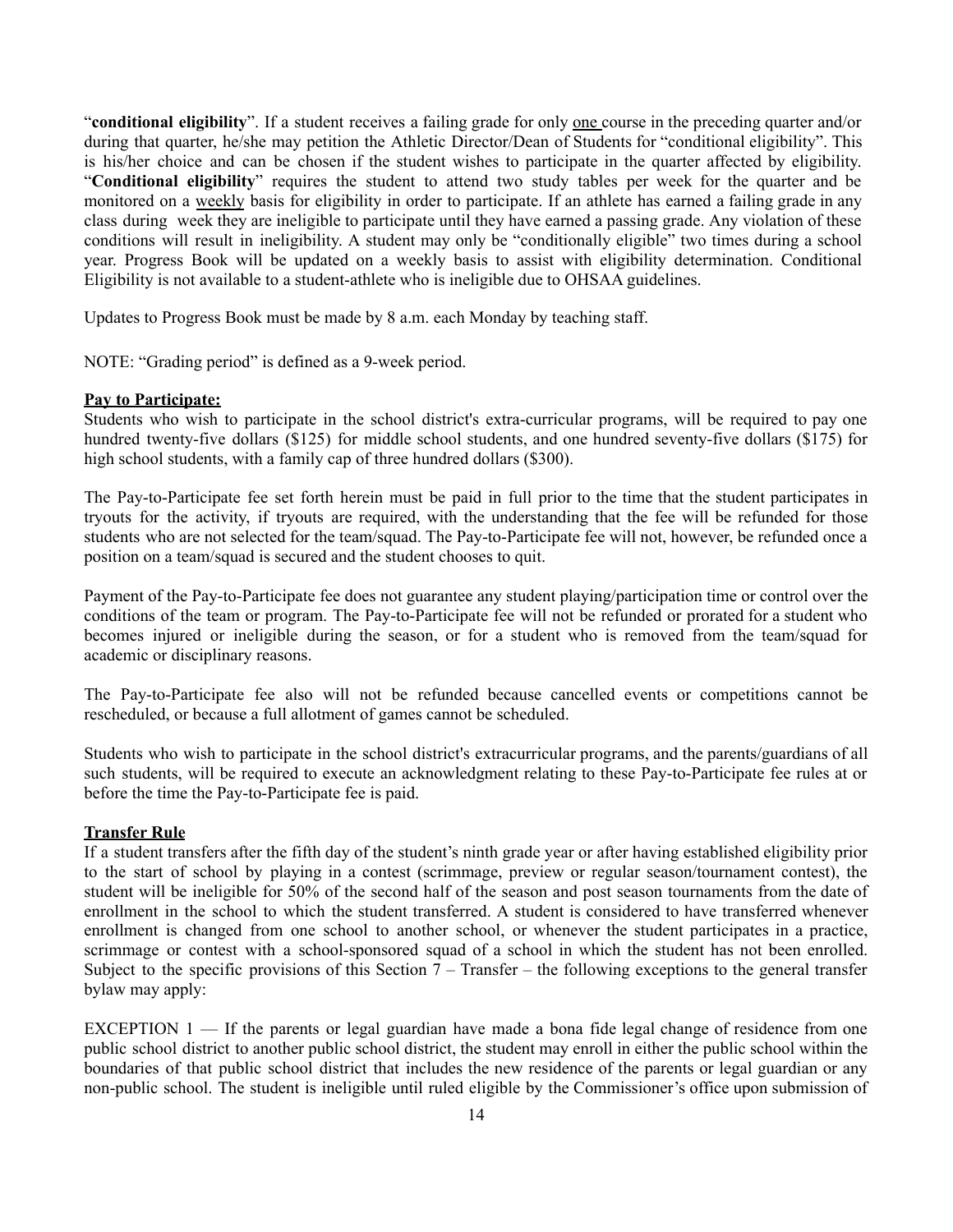an accurately completed Affidavit of Bona Fide Residence and accompanying guidelines. Parents making a bona fide legal change of residence into the state of Ohio for the first time may enroll the student in any school that accepts that student. That student shall be eligible insofar as transfer is concerned in accordance with this bylaw.

Note 1: These forms can be found at <http://www.ohsaa.org/eligibility/forms/AffidavitBonaFideResidence.pdf>. Note 2: See the definition of a bona fide residence in Bylaw 4-6-1.

Bylaw 4-6-1: The districts for all public schools are established by the State Board of Education and defined for athletic purposes. In addition, school districts with multiple high schools may establish attendance zones within those districts. In determining one's residence for purposes of these bylaws, the following criteria shall apply: (a) where the parents and family members sleep the majority of the time, (b) where the mail is received, (c) where the meals are prepared and eaten, (d) where the parents are registered to vote, and (e) where important family activities take place during significant parts of each day. Note: It shall not be considered a "bona fide" change of residence as prescribed in Bylaw 4-7-2, Exception 1, or Bylaw 4-7-4 (1) if the parents of

a transfer student vacates the residence prior to one year from the date of transfer and the student remains in the school into which the transfer was approved. Penalty for the student: ineligibility for one year from the date the parents vacate the residence.

\*There are 10 more exceptions to the transfer policy. If you have switched schools or plan to do so you are strongly encouraged to set up a meeting with the Athletic Director to review the entire OHSAA policy to determine eligibility.

#### **Attendance Policies**

If the athlete is not in attendance the day of a contest (or day prior in case of a weekend contest), the athlete will not be eligible to participate without the permission of the principal/assistant principal. A student participant must be present in class by 7:40 a.m. unless they have an excused tardy.

#### **Tardy Policy**

Students are expected to be on time for school and for all classes. **This is also expected of students involved in extracurricular activities.** A student is considered **TARDY** to school if he/she arrives to class **after** 7:40 a.m.

NOTE: Students involved in extracurricular activities **may not participate** in that day's activities from the 2<sup>nd</sup> Tardy on, unless the tardy is for a legitimate excuse, *i.e.* medical appointment or funeral. The student needs to *bring written verification from the doctor's of ice to be excused.*

The principal/assistant principal must approve any exception.

Unexcused tardiness to school will be handled in the following manner:

- $\bullet$  1<sup>st</sup> Tardy per season warning no extracurricular consequences
- $2<sup>nd</sup>$  Tardy per season warning & call home no extracurricular activity

#### **Vacations**

Vacations by athletes during their OHSAA defined sports season are discouraged. Those wishing to schedule a vacation during a sports season need to evaluate the commitment necessary to participate on an interscholastic athletic team. If an athlete does plan to go on a family vacation with a parent/guardian/custodian or is attending a school-related activity during a school recess, advance notice must be given the appropriate coach by the first day of official team practice. Each day of participation missed requires a day of practice before the athlete may resume participation in interscholastic athletic events. For each interscholastic event missed, participation will be denied for an equal number of interscholastic events. If more than three interscholastic events are missed, participation for the remainder of the interscholastic season will be denied.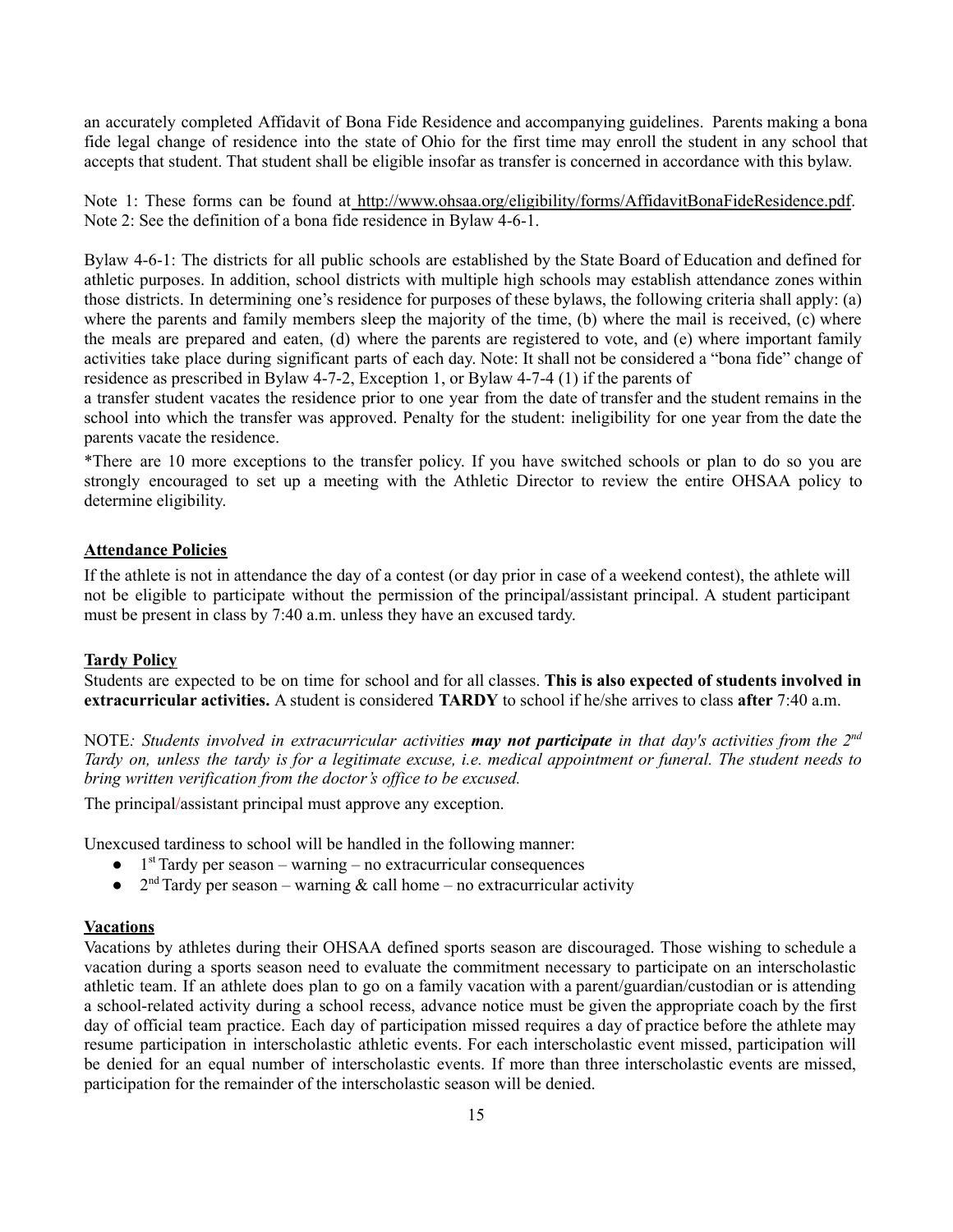#### **Unexcused absence**

Not going with a parent/guardian/custodian or with a school-related group is an unexcused absence. If the athlete wishes to continue participation, he/she will be denied participation immediately upon return in a minimum of two interscholastic athletic contests. If more than two interscholastic events are missed due to this absence, participation for the remainder of the interscholastic season may be denied.

#### **Equipment**

Every student-athlete is responsible for all uniforms and equipment issued to them during the sport season. The Athletic Department spends a great deal of money annually to provide its student-athletes with the finest available uniforms and equipment. New uniforms are purchased on a rotation per sport. Since uniforms must fit a variety of athletes each year, they cannot be custom fitted. These uniforms are made and purchased in general sizes.

Parents and students must therefore realize that an athlete's uniform may not always be a perfect fit. Uniforms may be tucked at the waist, but should never be altered in any way without the expressed consent of the coach or the athletic director. The student-athlete is financially responsible for any items, which are lost, stolen, or otherwise, destroyed or damaged, and must be replaced by the Athletic Department. The replacement cost will be determined by the athletic director. Coaches will designate an equipment and uniform turn in day when a season is concluded. If an athlete does not, within good reason, turn his/her uniform and/or equipment in by the designated date, the coach may refer the athlete to a building administrator for possible disciplinary action.

An athlete's financial obligations are to be met as soon as possible. Until such obligations are met, the athlete will not be issued any other athletic equipment and may have his/her grade card and/or transcript withheld. Seniors will not be permitted to participate in the graduation ceremony until all financial obligations are paid in full.

In several sports, athletes will be required to purchase a portion of the uniform such as socks or hats. The purchased items become the athlete's property. Coaches may also make available to Athletes practice apparel or optional "spirit packs".

The school and its employees are not responsible for any item(s) left unattended in the locker room. All athletes should keep any valuables locked up. It is recommended that the athlete purchase a combination lock for this purpose.

#### **Hazing**

Hazing or the initiation of new members into an activity is strictly forbidden by the New Richmond Board of Education Student Code of Conduct. Violations of this policy by athletes and/or coaches will result in severe penalties, which may include suspension or expulsion from school, and suspension or dismissal from athletics.

The Ohio Revised Code defines hazing as "doing any act or coercing another, including the victim, to do any act of initiation into any student or other organization that causes or creates a substantial risk of causing mental or physical harm to any person." It is a 4th degree misdemeanor if convicted.

Any incidents of hazing should be immediately reported to a coach, the Athletic Director or any other school administrative official. The incident and the individuals involved will be dealt with the utmost immediacy.

#### **Two Sport Policy**

A student athlete wishing to play two sports during the same season (example: soccer and cross country) must discuss this with the head coaches of the two teams involved. If both coaches are in agreement that the practice schedules and game schedules can be worked out for the student-athlete to play two sports, and the student athlete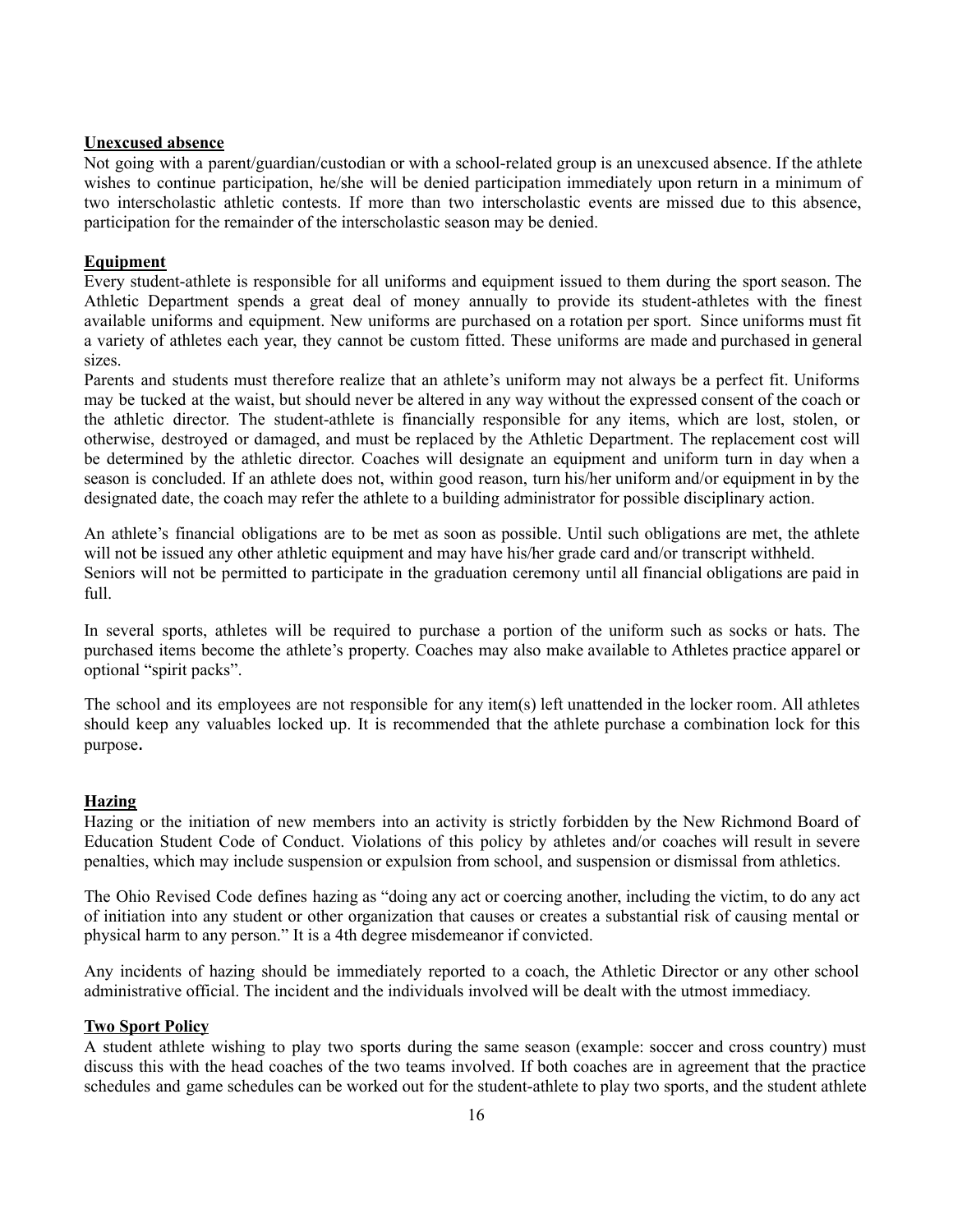feels that he/she is willing to commit to this demanding schedule, then that student-athlete may participate in both sports during the same season. The coaches involved must make sure that the parents of this student-athlete are well aware of all practice and game arrangements prior to the season beginning. The coaches involved must discuss this situation with the Athletic Director at the time of the initial request by the student athlete. The athlete must select his/her primary sport and must attend all practices and games scheduled for that sport.

#### **Tryouts**

Tryouts for sports activities will occur on the first day(s) of practice as mandated by the OHSAA. Conditioning may be held prior to the first official day of practice. Attendance at conditioning is not mandatory, but a coach may take attendance. Conditioning is offered to the athlete as a head start for the rigorous training during the season. An athlete is expected to be present for the first day of tryouts unless extenuating circumstances exist. These circumstances, such as an injury, must be approved by the coach and/or athletic director. An athlete will not be allowed to join any athletic team after tryouts have been held unless approved by the athletic director and/or principal after being petitioned by the coach and/or parents. All tryouts are to be of such a length that coaches can make an accurate assessment of any potential player's abilities, attitude and temperament. The tryout shall be of such length that any potential player may have the proper time to exhibit their abilities to the coaches in order to demonstrate their potential as a member of a team.

**Cuts***.* The New Richmond Board of Education and the New Richmond High School Athletic Department are committed to providing each and every student-athlete who wishes to participate in an activity with a place on a team. Whenever possible the Athletic Department sponsors teams at every competitive level (7th, 8th, 9th, JV and Varsity). However, due to the limitations of some sports, cuts may be unavoidably necessary. It is the coach's responsibility to determine who may be denied participation privileges. The criteria for determining "cuts" may be taken from the following:

- Overall athletic ability
- Mastery of athletic skills necessary in that sport
- Academic eligibility
- Age limitation eligibility
- Disciplinary record
- Attendance record
- Any other factors which the coach deems relevant to the makeup of his/her team.

#### **Season Tickets/Passes**

The Athletic Department offers the following passes for sale in the Athletic Director's Office:

- All-Sports Pass \$90 adults/ \$70 students: Admits bearer to all home athletic events for the entire school year.
- 10 Game Pass \$50 adults/\$30 students: Admits bearer to any 10 home athletic events during the school year.
- 10 game pass for the student does not work for football games.

Checks can be made out to NRHS Athletics.

#### **Sports Foundation**

The New Richmond Lions Sports Foundation, a volunteer-member organization, was formed in 2000 in order to promote excellence in education, values, leadership, physical fitness, discipline, sportsmanship and equal opportunities for all athletes at New Richmond High School. The Sports Foundation provides volunteer and financial support to the New Richmond High School athletic teams. Volunteer opportunities are available in many areas; fund-raising, membership, and special projects to name a few. Membership forms can be found on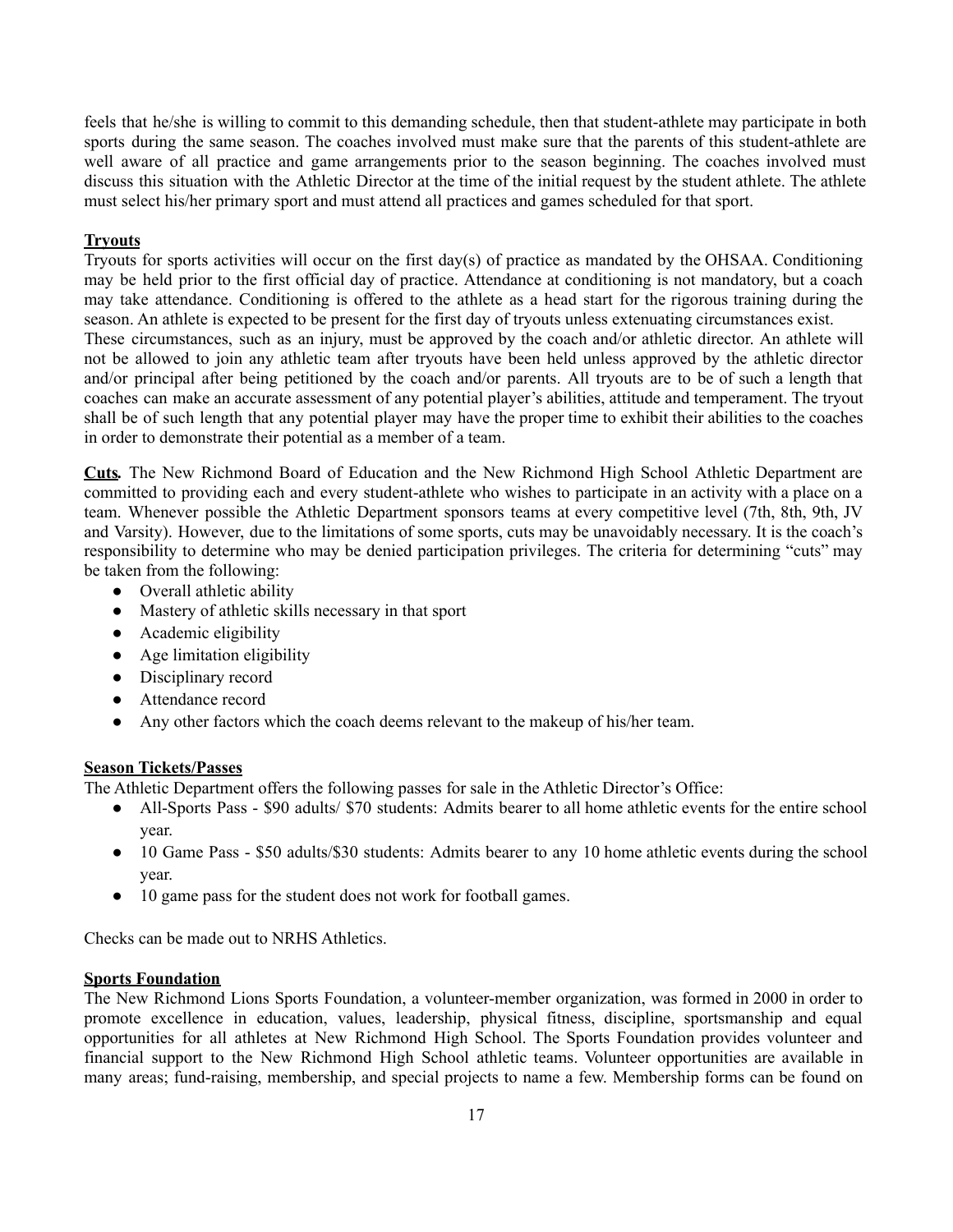the high school athletic website.

#### **Parent Responsibilities**

Every parent is required by the state to attend, the Ohio High School Athletic Association Parent Meeting, for each sport their child plays. New Richmond High School offers these meetings three times per school year, prior to each sport season. The meetings are held at New Richmond High School. As a parent of an athlete, you will be called upon by the coaches and Athletic Department to fulfill responsibilities. Examples of these may include:

- Providing pre or post game food
- Working at the gate or concession stand for events in which your child is not participating
- Working various duties for team or Athletic Department events and/or fundraisers

It is unfair to think that "someone else" will always fulfill these roles. Each parent is expected to participate when called upon.

#### **Head Coaching Duties and Responsibilities**

As a head coach for the New Richmond Exempted Village School District, you have the following duties, responsibilities and expectations.

- 1. To instruct athletes in fundamental skills, training and strategies necessary to achieve success.
- 2. Have knowledge of game rules, OHSAA regulations and SBAAC stipulations and to implement these on a consistent basis.
- 3. Obtain valid pupil supervision certificate from the Ohio Department of Education.
- 4. Including CPR certificate, concussion course, background check & fundamentals of coaching class.
- 5. Know and enforce the New Richmond School District Code of Conduct and Athletic Department training rules and regulations.
- 6. Submit a participant list within three days of the start of official practice to the Athletic Director.
- 7. Pass out and collect from participant's: Physicals, OHSAA form, concussion form, drug consent form & handbook acknowledgement page.
- 8. Pass out team rules to all participants.
- 9. Assign specific duties to and supervise assistant coaches.
- 10. Establish good public relations with the media, Sports Foundation, parents and officials.
- 11. Provide positive information and statistics to the media on a regular basis.
- 12. Monitor the locker room before  $\&$  after practices  $\&$  games until all participants have safely left the building.
- 13. Secure all doors and windows before leaving facilities.
- 14. Pass out and maintain records for all equipment and supplies for participants.
- 15. Report all injuries to the trainer and abide by the trainer's decision.
- 16. Develop in each athlete a respect for school property and its care.
- 17. Always be appropriately dressed for practice and games.
- 18. Always be punctual for practice and games.
- 19. Collect all equipment and supplies from participant at season's end.
- 20. Submit a list of missing equipment and cost and a needs list for the next season to the athletic director.
- 21. Attend clinics and seminars to promote professional growth in your sport.
- 22. Coordinate middle school, freshmen and reserve programs; evaluate their effectiveness and communicate program needs to the Athletic Director.
- 23. Submit a list of awards and participate in the Awards Banquet.
- 24. Begin conditioning sessions for your sport at least two weeks before formal practice begins.
- 25. Develop an off-season program, which will include weight training, camps, leagues, open sessions or any other means of program development.
- 26. Assist the Principal and Athletic Director with enforcing the district eligibility policy.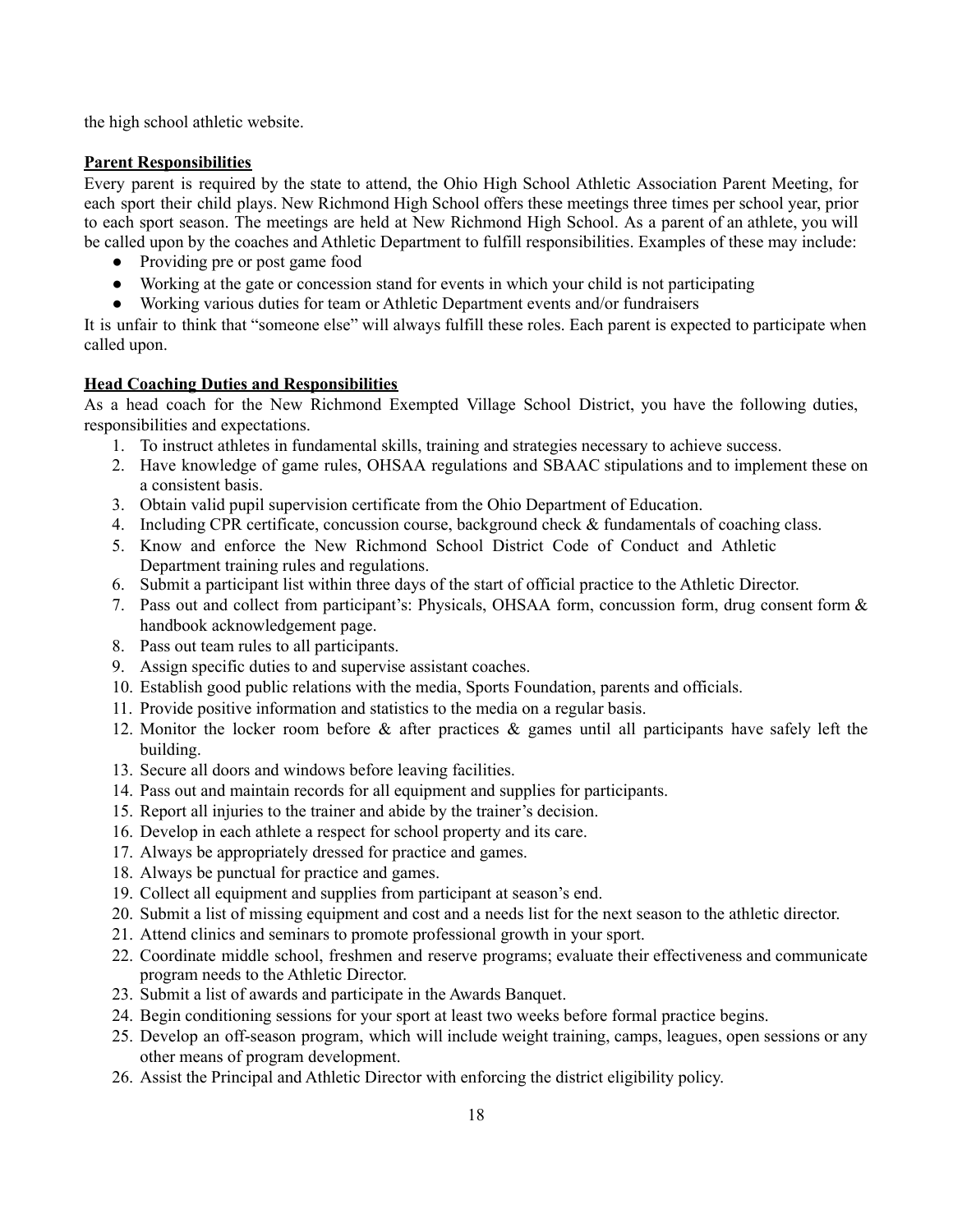27. Maintain confidentiality of student-athlete health information in compliance with HIPPA guidelines.

#### **Evaluation**

All head coaches will have an annual evaluation by the Principal or Athletic Director. In addition, the Athletic Director will conduct an end-of-the-season conference with the head coach to discuss the performance and progress of that program.

### **Medical Procedures**

Participation in interscholastic sports can lead to possible injury to student athletes. Although most injuries are minor in nature, it is possible that an injury can occur that is severe enough to cause a person to become a paraplegic, quadriplegic, or result in death. New Richmond Schools and staff take every precaution to prevent such injuries, but risk does exist. It is the responsibility of any athlete competing in interscholastic activities in the New Richmond Exempted Village School District to understand and comply with the following medical and injury procedures:

- 1. All injuries, no matter how seemingly insignificant, should be reported to the coach and trainer as soon as possible. The trainer will then make a determination as to how serious the injury is and what further action should be taken. It is the philosophy of the New Richmond Athletic Department that all injuries should be taken seriously and that any action is taken on the side of conservatism.
- 2. New Richmond High School provides a professional ATC trainer from a local orthopedic group at most, but not all, practices and events. The athletic trainer shall have final say on whether an athlete can participate and what treatment or care is necessary. They are not meant to replace a physician of the athlete's choice.
- 3. In our partnership with the orthopedic group, they also provide a team doctor. This physician makes periodic visits to our campus to evaluate players and their injuries. When a referral is made by the trainer for an athlete to see a physician, an appointment can be set up rapidly to see our team physician at the orthopedic office if so desired.
- 4. When an athlete sees the trainer for an injury, an injury report must be filed by the trainer. If the athlete is referred to a physician, the Athletic Director and trainer must receive a release statement from that physician before the athlete is permitted to return to participation.
- 5. While injured, athletes are required to follow procedures as laid out by the trainer and/or physician, including attendance at practice and injury rehabilitation. A coach has the right to require attendance at all team functions from the injured athlete.
- 6. Parents are encouraged to contact the Athletic Training staff regarding questions or concerns related to their child's injuries and care.

#### **Catastrophic Insurance**

The Ohio High School Athletic Association provides catastrophic insurance to cover all athletes playing interscholastic athletics as a member of a middle school or high school team. However, parents are required to provide either school insurance or some other policy which will cover athletic injuries for the first \$25,000 for medical expenses.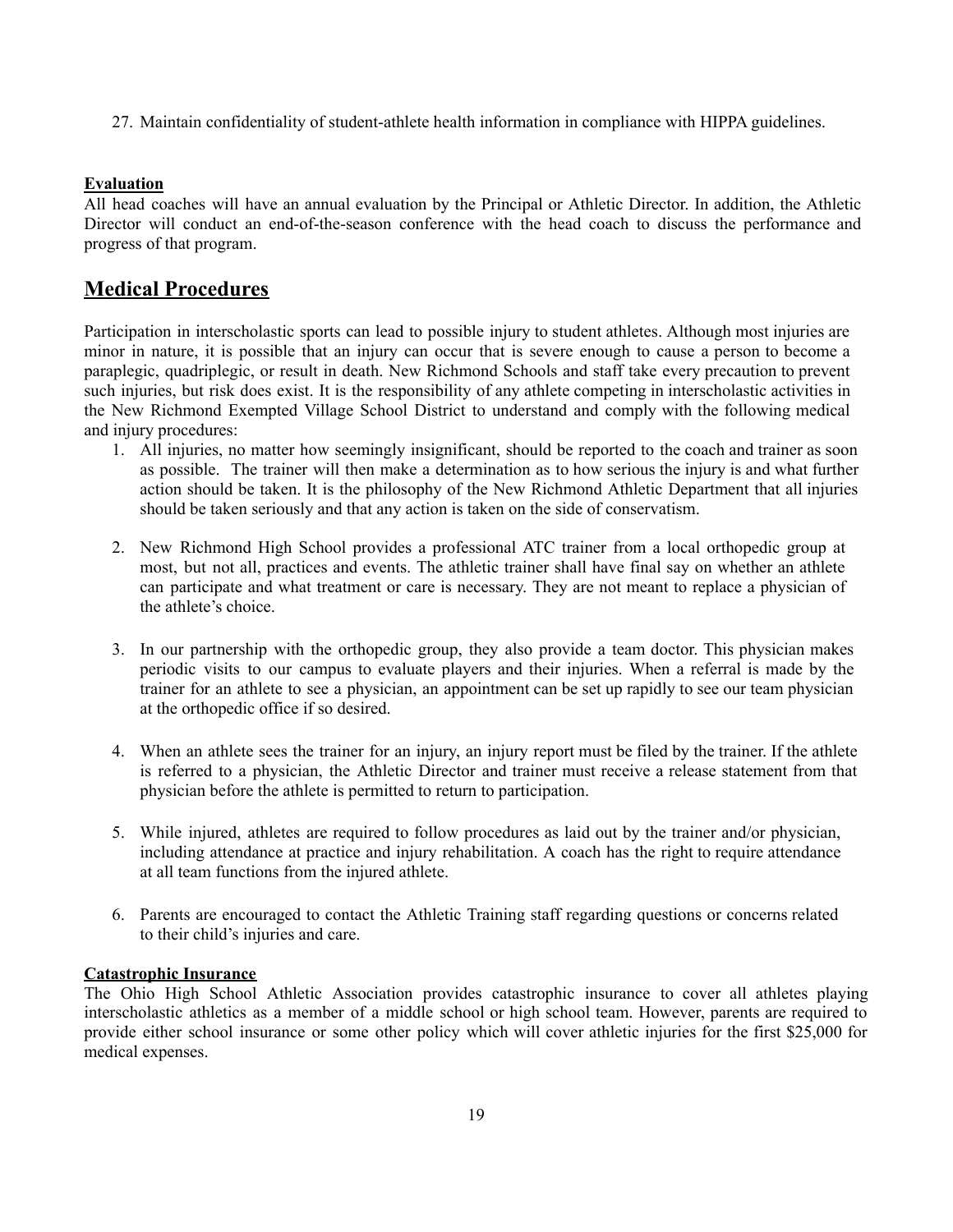## **Awards**

To earn a letter, the participant must be eligible through the completion of the season. Any athlete quitting or dismissed from the team for any reason forfeits all rights to earn a letter in that sport. In addition, each particular sport has its own criteria determined by the coach.

- Each participant must play in at least one-half of the varsity games/meets/matches to earn a varsity letter in **Academic Team, Baseball, Basketball, Cross Country, Golf, Soccer, Swimming, Tennis, or Volleyball**.
- **Cheerleading.** Participants must have completed the season.
- **Football.** Participants must have played in 20 quarters of the varsity games or been a regular special teams or specialist player.
- **Track and Field**. Participants must score a minimum number of 12 points or participate in half the varsity meets.
- **Wrestling**. Participants must wrestle in 15 varsity level matches or if wrestling JV most of the year, steps into a varsity role and qualifies for district.
- **Managers & Statisticians.** Faithfully fulfills all duties of the job meeting all criteria established by the coach.
- A coach reserves the right to award a varsity letter outside of these criteria to a senior who has played a vital role on the team.

Athletes will be presented with the following awards:

- **Freshman Athlete** freshman patch certificate and pin can be earned providing there is a freshman team.
- **JV Athlete** (yr.1) JV letter and certificate, (yr 2 and on certificate & pin).
- **VAR Athlete** (yr.1) VAR letter, pin, certificate, (yr 2 and on pin, certificate).

The following awards will be presented with the stated criteria:

- **Scholar Athlete** athletes who carry a 3.5 GPA for the completed grading period for their season. This is for students who attend NRHS full-time.
- **Athlete of the Week** one male and one female, not to be duplicated during a season.
- **Athlete of Year** one male and one female senior outstanding athlete selected by a panel.
- In addition, a coach may award any additional certificates and awards that he/she desires.

## **Sportsmanship**

#### **Sportsmanship Philosophy and Guidelines**

The New Richmond High School Athletic Department believes that interscholastic competition involving member schools of the Ohio High School Athletic Association should be governed by the basic principles of good sportsmanship. This document has been prepared to insure that all participants have a common understanding of those basic principles.

We believe that participation is more important than winning. We believe that students should be coached to play to the best of their ability and to understand that to play well is to play honorably. The promotion of sportsmanship is the obligation of all school personnel and is directed to the behavior of spectators, coaches, and players. An additional component to consider is coaches' ethics. We believe the development of good sportsmanship through the practice of ethical behavior and moral reasoning is one of the acknowledged objectives of interscholastic athletics. We therefore expect school administrators, coaches, athletes, cheerleaders, and spectators to know and embrace the following fundamentals of sportsmanship.

● Respect should be demonstrated for an athletic opponent and for their school at all times. We should treat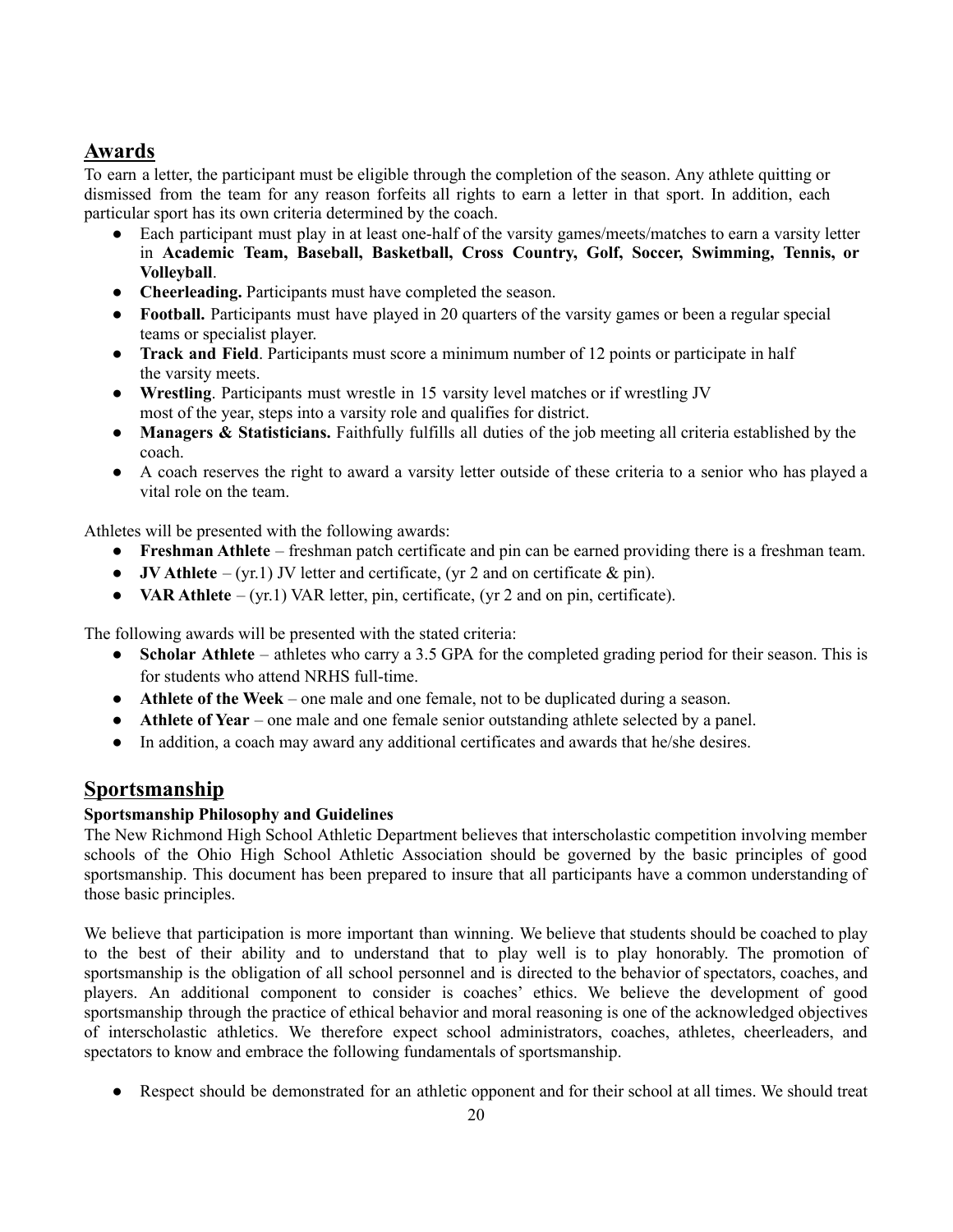visiting teams and their supporters as guests and accord them the consideration all persons deserve. As a visiting school, we should respect the property and dignity of their host school and its athletic teams.

- Respect should be demonstrated for the officials at all times. Officials must be assumed to be and accepted as impartial arbiters who are trained to do their job, and can be expected to do the job to the best of their ability.
- Knowledge of and a proper respect for the current rules of the contest should guide the behavior of all participants. Rules are essential for a fair contest. Good sportsmanship suggests the importance of conforming to the spirit as well as the "letter" of the rules.
- All participants should strive to maintain self-control at all times. The desire to win should not be accepted as a reason for abandoning rational behavior. A proper perspective must be maintained by all if the potential educational values of athletic competition are to be realized.
- All participants should learn to recognize and appreciate skill in performance regardless of affiliation. Recognition of the good performance of an opponent is a demonstration of generosity and good will that is encouraged in all member schools. In order for good sportsmanship to prevail, it is essential that all participants understand their individual responsibilities and expected modes of behavior before, during, and after contests.

#### **Coaches:**

The coaches bear the greatest responsibility for the development of sportsmanship as they have the greatest influence on the attitudes and behaviors of players, the student body, and the community. Coaches must value sportsmanship and teach it through their words and by example. Therefore, coaches should embrace the following appropriate behavior:

- Instruct their players in the fundamentals of sportsmanship.
- Teach the value of conforming to the spirit as well as the letter of the rules.
- Make sportsmanlike behavior a matter of team discipline, with appropriate consequences for team members who display inappropriate behavior.
- Remind the student body at every opportunity that visiting teams are guests and, as their hosts, they should be polite and courteous.
- Respect the officials' judgment and interpretation of the rules.
- Demonstrate publicly the ideals of good sportsmanship by such acts as shaking hands with officials and opposing coaches before and after contests.

Coaches should avoid the following inappropriate behaviors:

- Use of profanity.
- Ejection from contests.
- Berating officials or players.
- Inciting spectators/players to inappropriate behavior

#### **Athletes:**

Because athletes are admired and respected, they exert a great deal of influence over the actions and behavior of the spectators. It is important that players:

- Treat opponents with the respect that is due them as guests and as fellow athletes.
- Shake hands with opponents and wish them good luck when appropriate.
- Exercise self-control at all times, accepting the judgment of the officials as just that, the best judgment they could make given what they know and see.
- Never argue or make gestures indicating lack of respect for the officials' judgment.
- Accept both victory and defeat with pride and compassion. Congratulate opponents in a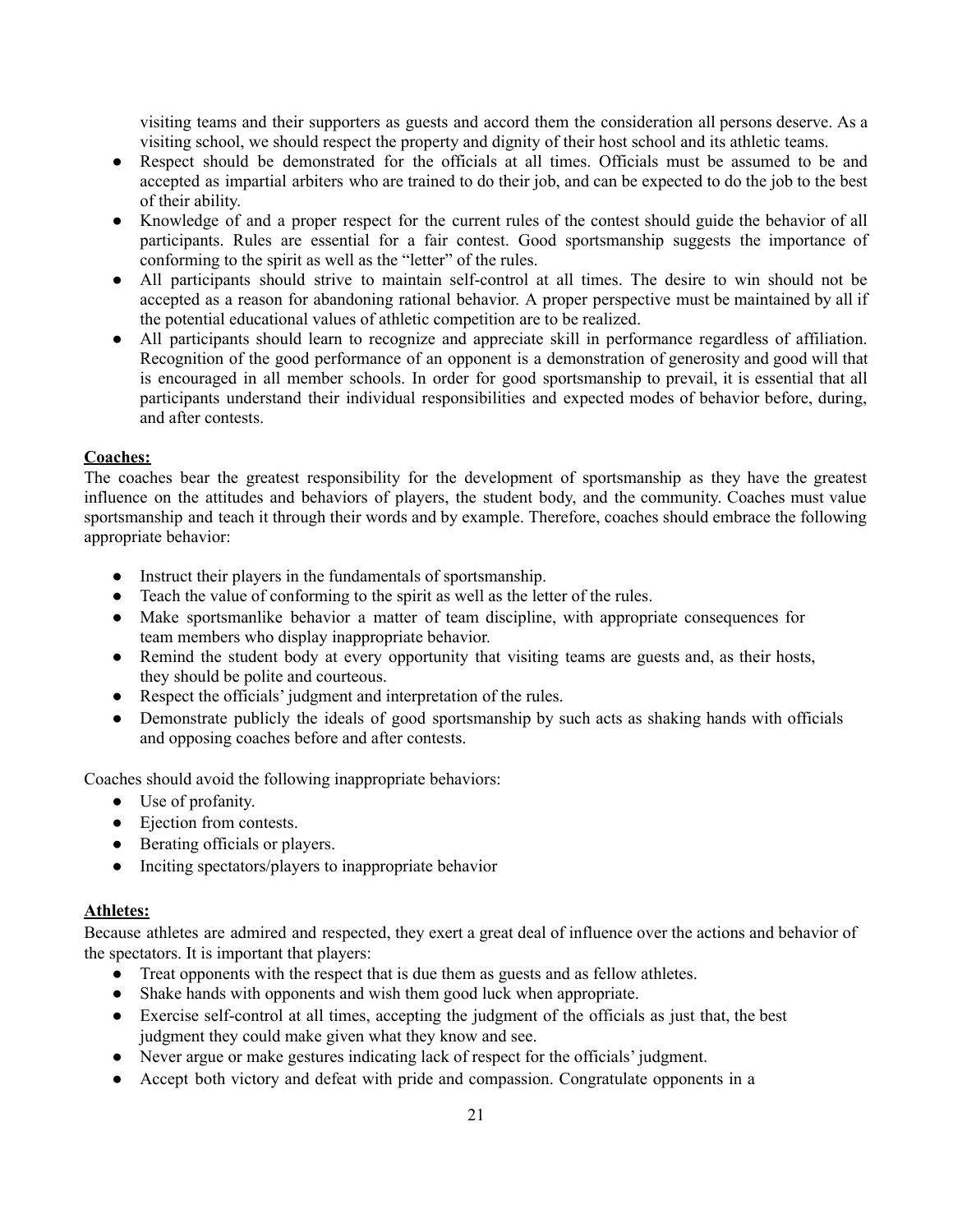sincere manner following either victory or defeat.

● Accept seriously the responsibility and privilege of representing the school and community.

Athletes should avoid the following inappropriate behaviors:

- Use of profanity.
- Ejection from contests.
- Berating officials or fellow athletes.
- Inciting spectators and/or other athletes to inappropriate behavior. Leaving the bench area when not competing, or becoming involved in any type of altercation.

**It should be noted that coaches and athletes ejected from interscholastic athletic contests will be accountable to the disciplinary procedure in the bylaws of the Ohio High School Athletic Association as printed in the Association's handbook. Further action above and beyond this may be invoked by the school administration.**

#### **Cheerleaders:**

Cheerleaders are representatives of the student body. By setting a good example, the cheerleaders can influence and control the actions of the student spectators. They should:

- Establish standards of desirable behavior in keeping with the fundamentals of good sportsmanship for the cheerleaders and student spectators.
- Use positive cheers to encourage their own team without demeaning their opponents.
- Use discretion in deciding when to cheer and which cheers to use.
- Never attempt to distract opposing players or in any way interfere with their performance.
- Serve as hosts for visiting cheerleaders.

#### **Spectators:**

Partisan spectators by their behaviors and reactions determine to a large extent the reputation for sportsmanship of their school. Spectators should be reminded, and should keep in mind, that athletes are friendly rivals as members of opposing interscholastic teams. They expect to be treated in that manner. Spectators should be reminded too, that the contest should be between the teams and athletes engaged in the competition and not between their supporters. It is important that all spectators:

- Know and demonstrate the fundamentals of good sportsmanship.
- Respect, cooperate, and respond enthusiastically to the cheerleaders, coaches, and athletes of all teams.
- Censure fellow spectators whose behavior is inappropriate.
- Be positive toward players and coaches regardless of the outcome of the contest.
- Respect the judgment and the professionalism of the officials and coaches.
- Spectators should avoid the following inappropriate behaviors:
- Verbal/physical abuse of contest officials.
- Berating athletes, coaches, officials, or other spectators with chants, signs, or cheers.
- Interruption of contests by throwing objects, entering the area of competition or becoming involved in disruptive behavior.

**\*The New Richmond Exempted Village School District administration has the right to suspend any** fan who is removed from a contest. The length of the suspension will be at the discretion of the **administration, which may include one contest, one sport season, or for the remainder of the school year.**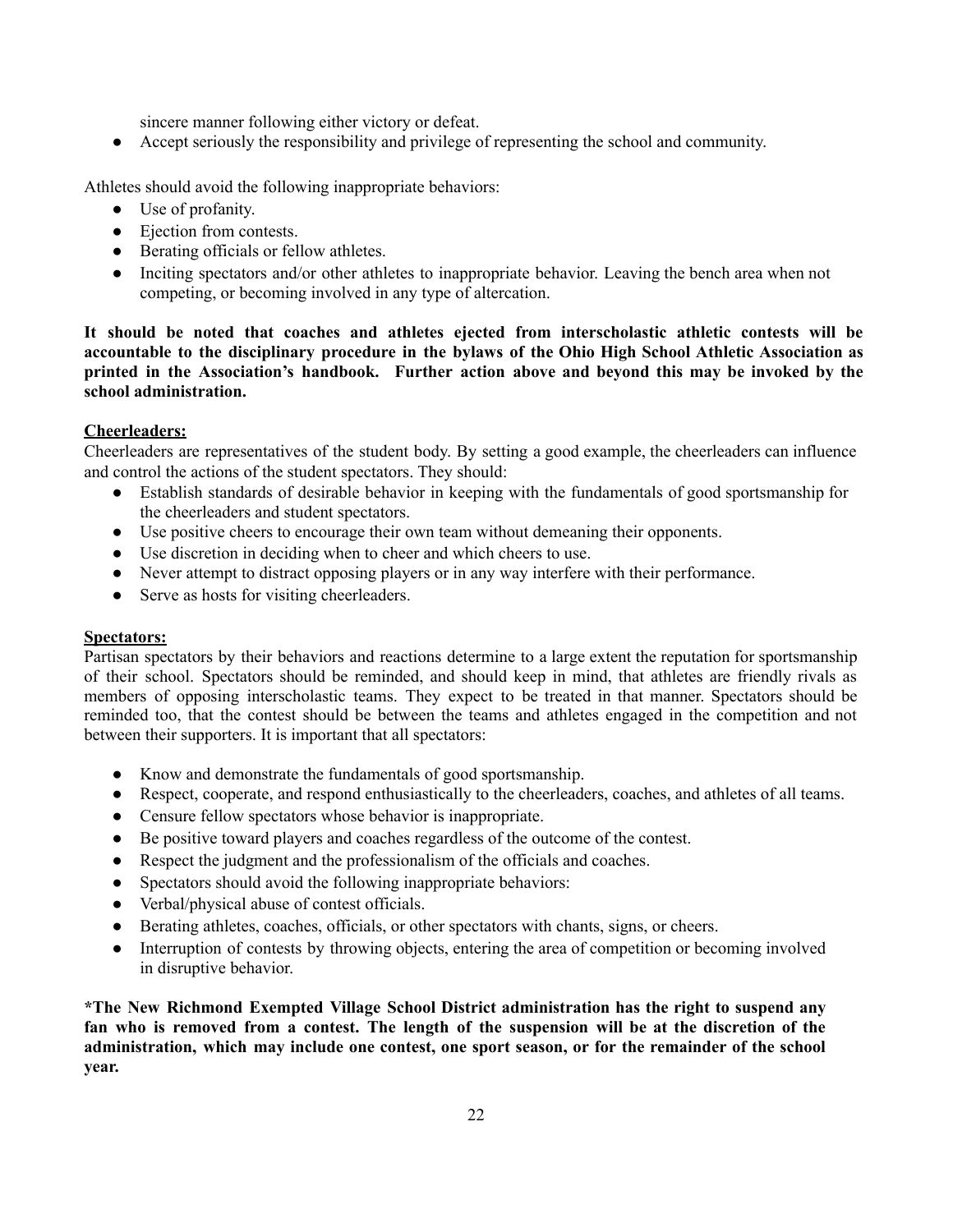We believe that each participant should be committed to upholding the ideals of good sportsmanship put forth in this document. In this spirit, it should be understood, appropriate disciplinary action will be taken when incidents of inappropriate behavior occur. We also recognize the importance of communication and co-operation among school officials when incidents of inappropriate behavior arise. The quality of our athletic program depends upon this natural respect. We also believe that being proactive is vital to the education of our students and spectators.

#### **Responsibilities of a New Richmond Interscholastic Athlete**

Being a member of a New Richmond interscholastic athletic team is the fulfillment of an early ambition for many students. The attainment of this goal carries with it certain traditions and responsibilities that must be maintained. A great athletic tradition is not built overnight. It takes the hard work of many people over many years. As a member of an interscholastic squad, you have inherited a wonderful tradition, a tradition you are challenged to uphold.

Our tradition has been to win with honor. We desire to win, but only with honor to our athletes, our school, and our community. Such a tradition is worthy of the best effort of all concerned. Over many years, our athletic program has achieved more than its share of conference and tournament championships. Many individuals have set records and won All-Conference and other individual honors.

It will not be easy to contribute to such a great athletic tradition. To compete for your school means that you have agreed to abide by a higher code of conduct. You will have to say **"no"** to temptations an athlete cannot afford. When you wear the Red and Black, we assume that you not only understand our traditions, but are also willing to assume the responsibilities that go along with them. However, the contributions you make should be a satisfying accomplishment to you and your family.

#### **Responsibilities to Yourself**

The most important of these responsibilities is to broaden and develop your strength of character. You owe it to yourself to get the greatest possible good from your school experience. Your studies, your participation in other extra-curricular activities, as well as in athletics prepare you for your life as an adult.

#### **Responsibilities to Your School**

Another responsibility you assume as a member of an athletic team is to your school. New Richmond cannot maintain its position as having an outstanding school unless you do your best in whatever activity in which you become involved. By participating in interscholastic athletics to the best of your ability, you are contributing to the reputation of your school. You assume a leadership role when you are on an athletic squad, to the student body and citizens of the community know you. You are on the stage with the spotlight on you. The student body, the community and other communities judge our school by your conduct and attitudes, both on and off the field. Because of this leadership role, you can contribute greatly to school spirit and community pride. Make New Richmond proud of you and your community proud of your school by your faithful exemplification of these ideals.

#### **Responsibilities to Others**

As a squad member, you also bear a responsibility to your home and family. You should never give your family anything of which to be ashamed. You must measure up to the full code of conduct. You should practice to the best of your ability every day. If you have played the game "all out," you keep your self- respect and your family can be proud of you.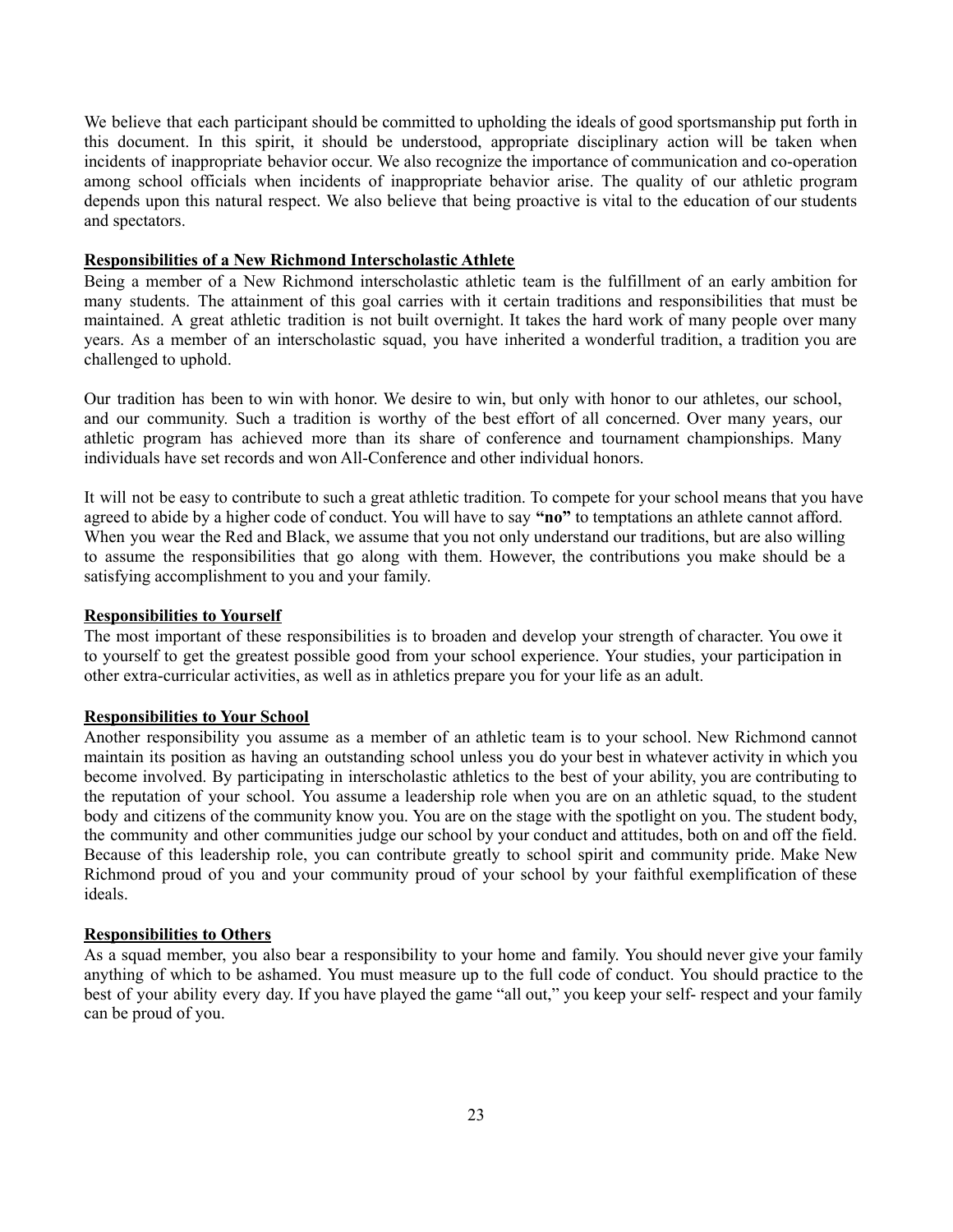#### **The Fine Line of Being a Student-Athlete's Parent**

by Tim Warsinskey

For my first 21 years of covering high school sports, I came to understand an unspoken language with high school varsity coaches when they uttered one word: "Parents."

It spoke gigabytes. I knew what the coach was thinking. We shared an identical image from years on the high school scene: wackos in the stands screaming at officials or stalking outside locker-room doors ready to confront the coach.

Then I became one.

A parent. The guy in the stands with a kid in uniform. It didn't happen overnight, of course. There were countless youth games played, thousands of miles driven and untold drive-thrus visited from the time my son, Ian, was 5 through his senior year at Mentor High. Hockey and baseball were his sports. He became a two-sport starter and earned four varsity letters before graduating in June.

He learned a lot, and of course, so did I.

Here are the 10 biggest lessons I learned from being a high school sports parent:

#### **No. 1. Have no expectations, for your child or the coach.**

If you go into his or her freshman year thinking "This kid is going to be a star," you have just set the bar too high. Trophies won from ages 5 to 15 do not mean a thing. What he or she did on the freshman and junior varsity teams is almost as unimportant. So many kids who are young all-stars will fade away. Even among the seemingly "sure bets" as sophomores, some will lose interest, quit, peak early, become ineligible or get kicked off the team. Conversely, for the little ones, puberty is like a magic bean. It takes them to unexpected places. I'm 5-7. My wife is 5-foot-nothing. My son grew to be 5-10 and a better athlete than either of us ever were combined. It was an astonishing transformation, and you will be amazed at the kids who weren't stars at early ages who stick with it and become valuable varsity performers.

#### **No. 2. Give your kid space.**

Let her enjoy her successful moments and figure out how to deal with defeat, failure and disappointment. Don't get too wrapped up in the wins and losses. Your job is to make sure your child does not get too high after a win or too low after a loss.

#### No. 3. Try to have an objective view of your kid's ability and build on his or her strengths.

Don't tear him down by telling him what he did wrong unless the child comes looking for constructive criticism. Most of the time, the kid knows it better than you.